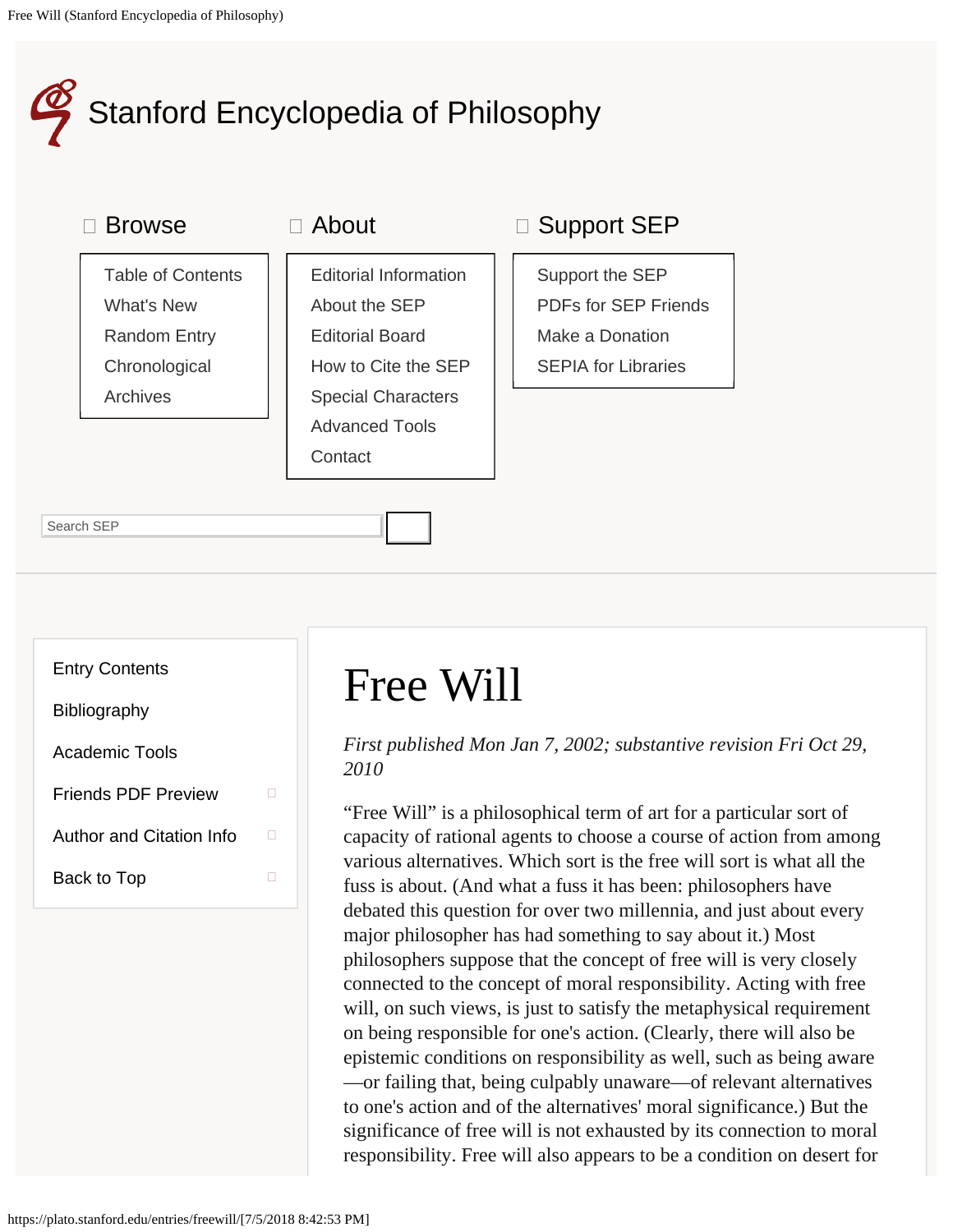one's accomplishments (why sustained effort and creative work are praiseworthy); on the autonomy and dignity of persons; and on the value we accord to love and friendship. (See Kane 1996, 81ff. and Clarke 2003, Ch.1; but see also Pereboom 2001, Ch.7.)

Philosophers who distinguish freedom of action and freedom of will do so because our success in carrying out our ends depends in part on factors wholly beyond our control. Furthermore, there are always external constraints on the range of options we can meaningfully try to undertake. As the presence or absence of these conditions and constraints are not (usually) our responsibility, it is plausible that the central loci of our responsibility are our choices, or "willings."

I have implied that free willings are but a subset of willings, at least as a conceptual matter. But not every philosopher accepts this. René Descartes, for example, identifies the faculty of will with freedom of choice, "the ability to do or not do something" (Meditation IV), and even goes so far as to declare that "the will is by its nature so free that it can never be constrained" (Passions of the Soul, I, art. 41). In taking this strong polar position on the nature of will, Descartes is reflecting a tradition running through certain late Scholastics (most prominently, Suarez) back to John Duns Scotus.

The majority view, however, is that we can readily conceive willings that are not free. Indeed, much of the debate about free will centers around whether we human beings *have* it, yet virtually no one doubts that we will to do this and that. The main perceived threats to our freedom of will are various alleged determinisms: physical/causal; psychological; biological; theological. For each variety of determinism, there are philosophers who (i) deny its reality, either because of the existence of free will or on independent grounds; (ii) accept its reality but argue for its compatibility with free will; or (iii) accept its reality and deny its compatibility with free will. (See the entries on [compatibilism](https://plato.stanford.edu/entries/compatibilism/); [causal determinism](https://plato.stanford.edu/entries/determinism-causal/); [fatalism;](https://plato.stanford.edu/entries/fatalism/) [arguments for incompatibilism](https://plato.stanford.edu/entries/incompatibilism-arguments/); and [divine foreknowledge](https://plato.stanford.edu/entries/free-will-foreknowledge/) [and free will](https://plato.stanford.edu/entries/free-will-foreknowledge/).) There are also a few who say the truth of any variety of determinism is irrelevant because free will is simply impossible.

If there is such a thing as free will, it has many dimensions. In what follows, I will sketch the freedom-conferring characteristics that have attracted most of the attention. The reader is warned, however, that while many philosophers emphasize a single such characteristic, perhaps in response to the views of their immediate audience, it is probable that most would recognize the significance of many of the other features discussed here.

- [1. Rational Deliberation](#page-2-1)
	- [1.1 Free Will as Choosing on the Basis of One's Desires](#page-2-2)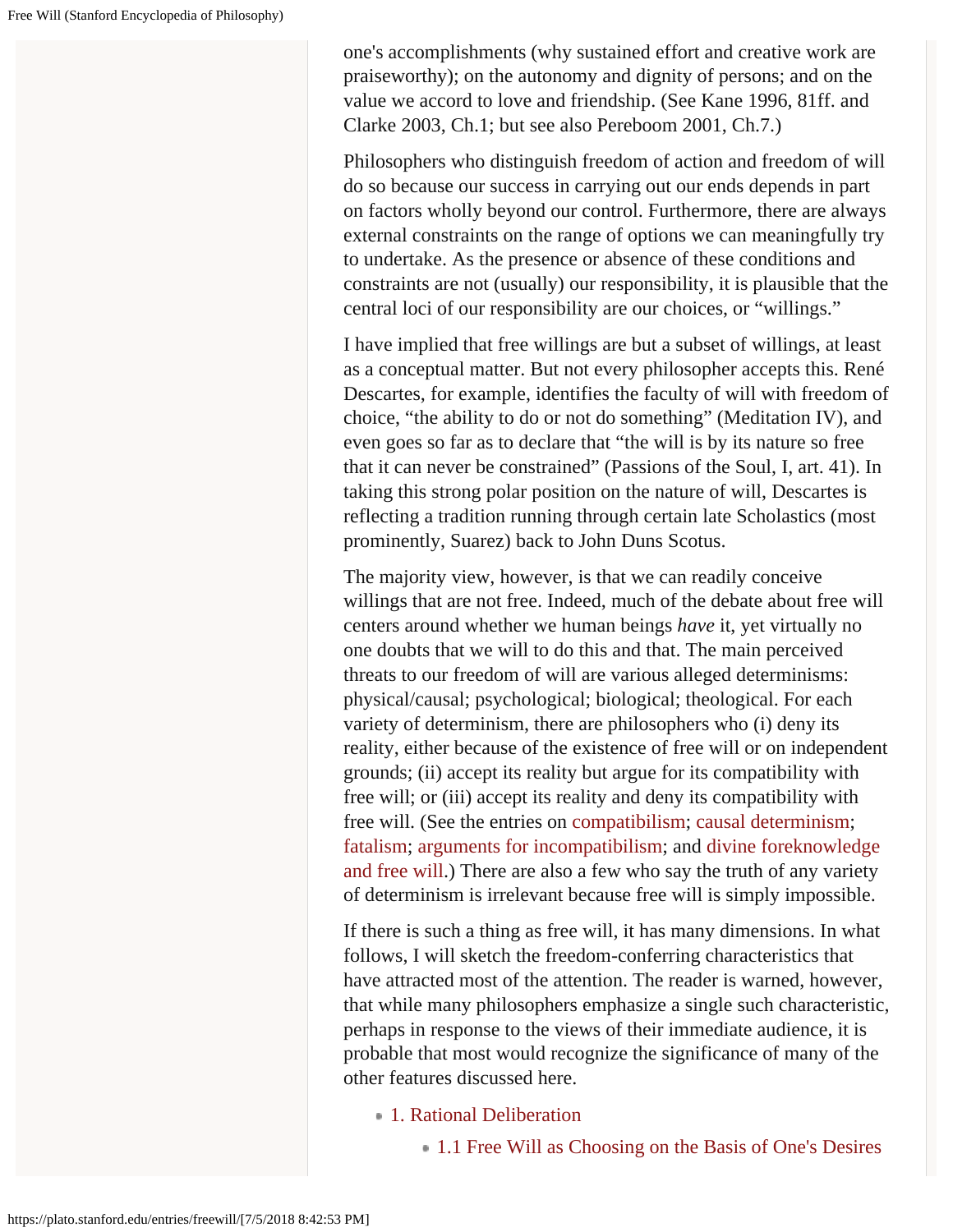- [1.2 Free Will as Deliberative Choosing on the Basis of](#page-2-3) [Desires and Values](#page-2-3)
- [1.3 Self-mastery, Rightly-Ordered Appetite](#page-4-0)
- <span id="page-2-0"></span>[2. Ownership](#page-5-0)
- [3. Causation and Control](#page-6-0)
	- [3.1 Free Will as Guidance Control](#page-7-0)
	- [3.2 Free Will as Ultimate Origination \(Ability to do](#page-7-1) [Otherwise\)](#page-7-1)
	- [3.3 Do We Have Free Will?](#page-11-0)
- [4. Theological Wrinkles](#page-12-0)
- [Bibliography](#page-15-0)
- [Academic Tools](#page-22-0)
- [Other Internet Resources](#page-22-1)
- [Related Entries](#page-23-1)

#### <span id="page-2-1"></span>1. Rational Deliberation

#### <span id="page-2-2"></span>1.1 Free Will as Choosing on the Basis of One's Desires

On a minimalist account, free will is the ability to select a course of action as a means of fulfilling some desire. David Hume, for example, defines liberty as "a power of acting or of not acting, according to the determination of the will." (1748, sect.viii, part 1). And we find in Jonathan Edwards (1754) a similar account of free willings as those which proceed from one's own desires.

One reason to deem this insufficient is that it is consistent with the goal-directed behavior of some animals whom we do not suppose to be morally responsible agents. Such animals lack not only an awareness of the moral implications of their actions but also any capacity to reflect on their alternatives and their long-term consequences. Indeed, it is plausible that they have little by way of a self-conception as an agent with a past and with projects and purposes for the future. (See Baker 2000 on the 'first-person perspective.')

#### <span id="page-2-3"></span>1.2 Free Will as deliberative choosing on the basis of desires and values

A natural suggestion, then, is to modify the minimalist thesis by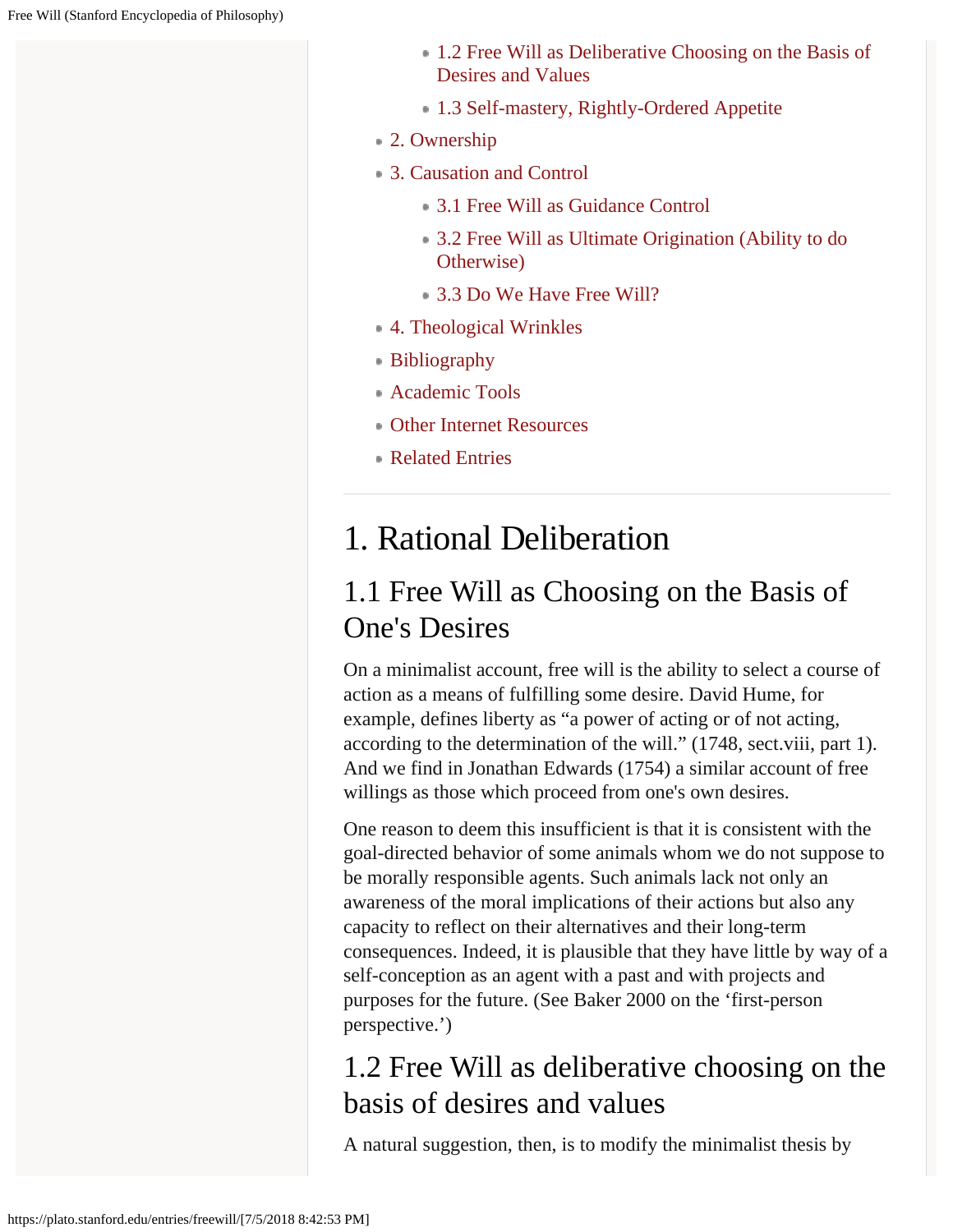taking account of (what may be) distinctively human capacities and self-conception. And indeed, philosophers since Plato have commonly distinguished the 'animal' and 'rational' parts of our nature, with the latter implying a great deal more psychological complexity. Our rational nature includes our ability to judge some ends as 'good' or worth pursuing and value them even though satisfying them may result in considerable unpleasantness for ourselves. (Note that such judgments need not be based in moral value.) We might say that we act with free will when we act upon our considered judgments/valuings about what is good for us, whether or not our doing so conflicts with an 'animal' desire. (See Watson 2003a for a subtle development of this sort of view.) But this would seem unduly restrictive, since we clearly hold many people responsible for actions proceeding from 'animal' desires that conflict with their own assessment of what would be best in the circumstances. More plausible is the suggestion that one acts with free will when one's deliberation is *sensitive to* one's own judgments concerning what is best in the circumstances, whether or not one acts upon such a judgment.

Here we are clearly in the neighborhood of the 'rational appetite' accounts of will one finds in the medieval Aristotelians. The most elaborate medieval treatment is Thomas Aquinas's.<sup>[\[1](https://plato.stanford.edu/entries/freewill/notes.html#1)]</sup> His account involves identifying several distinct varieties of willings. Here I note only a few of his basic claims. Aquinas thinks our nature determines us to will certain general ends ordered to the most general goal of goodness. These we will of necessity, not freely. Freedom enters the picture when we consider various means to these ends, none of which appear to us either as unqualifiedly good or as uniquely satisfying the end we wish to fulfill. There is, then, free choice of means to our ends, along with a more basic freedom not to consider something, thereby perhaps avoiding willing it unavoidably once we recognized its value. Free choice is an activity that involves both our intellectual and volitional capacities, as it consists in both judgment and active commitment. A thorny question for this view is whether will or intellect is the ultimate determinant of free choices. How we understand Aquinas on this point will go a long ways towards determining whether or not he is a sort of compatibilist about freedom and determinism. (See below. Good expositions of Aquinas' account are Donagan 1985, MacDonald 1998, Stump 2003, ch.9, and Pasnau 2002, Ch.7.)

There are two general worries about theories of free will that principally rely on the capacity to deliberate about possible actions in the light of one's conception of the good. First, there are agents who deliberately choose to act as they do but who are motivated to do so by a compulsive, controlling sort of desire. (And there seems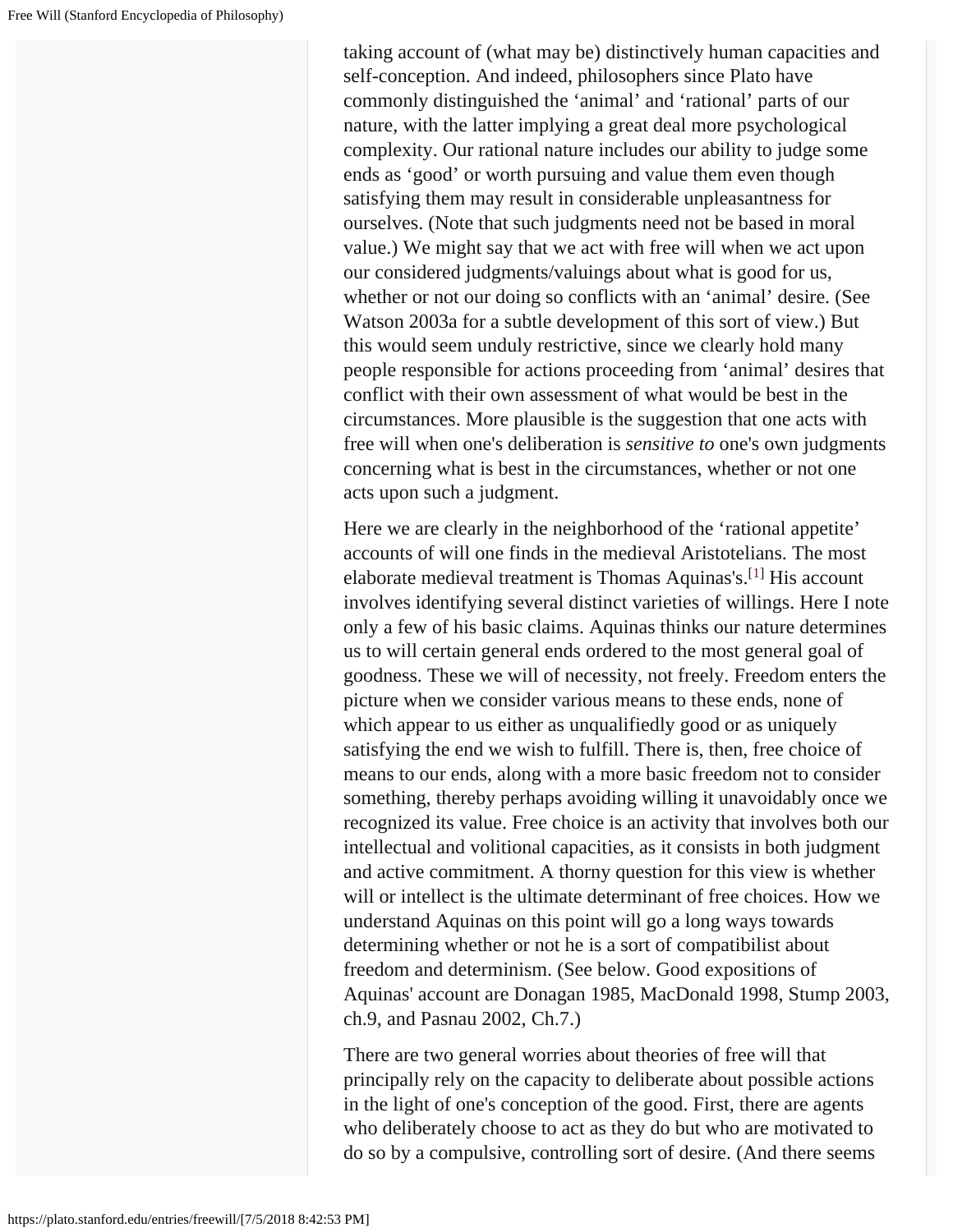to be no principled bar to a compulsive desire's informing a considered judgment of the agent about what the good is for him.) Such agents are not willing freely. (Wallace 2003 and Levy 2007, Ch.6, offer accounts of the way addiction impairs the will.) Secondly, we can imagine a person's psychology being externally manipulated by another agent (via neurophysiological implant, say), such that the agent is caused to deliberate and come to desire strongly a particular action which he previously was not disposed to choose. The deliberative process could be perfectly normal, reflective, and rational, but seemingly not freely made. The agent's freedom seems undermined or at least greatly diminished by such psychological tampering (Mele 1995).

#### <span id="page-4-0"></span>1.3 Self-mastery, Rightly-Ordered Appetite

Some theorists are much impressed by cases of inner, psychological compulsion and define freedom of will in contrast to this phenomenon. For such thinkers, true freedom of the will involves liberation from the tyranny of base desires and acquisition of desires for the Good. Plato, for example, posits rational, spirited, and appetitive aspects to the soul and holds that willings issue from the higher, rational part alone. In other cases, one is dominated by the irrational desires of the two lower parts.<sup>[\[2\]](https://plato.stanford.edu/entries/freewill/notes.html#2)</sup> This is particularly characteristic of those working in a theological context—for example, the New Testament writer St. Paul, speaking of Christian freedom (Romans vi-viii; Galatians v), and those influenced by him on this point, such as Augustine. (The latter, in both early and later writings, allows for a freedom of will that is not ordered to the good, but maintains that it is of less value than the rightly-ordered freedom. See, for example, the discussion in Books II-III of *On Free Choice*.) More recently, Susan Wolf (1990) defends an asymmetry thesis concerning freedom and responsibility. On her view, an agent acts freely only if he had the ability to choose the True and the Good. For an agent who does so choose, the requisite ability is automatically implied. But those who reject the Good choose freely only if they could have acted differently. This is a further substantive condition on freedom, making freedom of will a more demanding condition in cases of bad choices.

In considering such rightly-ordered-appetites views of freedom, I again focus on abstract features common to all. It explicitly handles the inner-compulsion worry facing the simple deliberation-based accounts. The other, external manipulation problem could perhaps be handled through the addition of an historical requirement: agents will freely only if their willings are not in part explicable by episodes of external manipulation which bypass their critical and deliberative faculties (Mele 1995, 2003). But another problem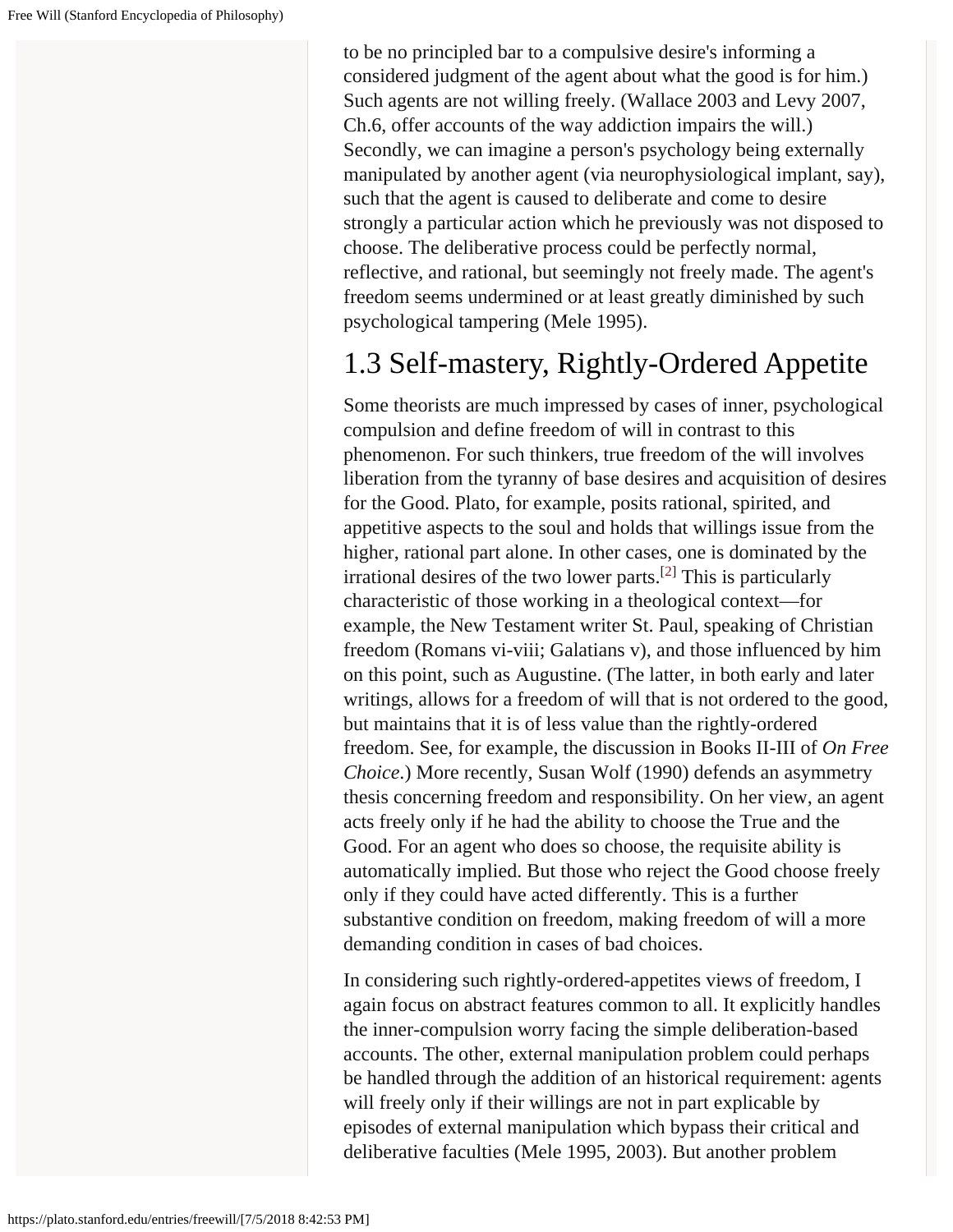suggests itself: an agent who was a 'natural saint,' always and effortlessly choosing the good with no contrary inclination, would not have freedom of will among his virtues. Doubtless we would greatly admire such a person, but would it be an admiration suffused with moral praise of the person or would it, rather, be restricted to the goodness of the person's qualities? (Cf. Kant, 1788.) The appropriate response to such a person, it seems, is on an analogy with aesthetic appreciation of natural beauty, in contrast to the admiration of the person who chooses the good in the face of real temptation to act selfishly. Since this view of freedom of will as orientation to the good sometimes results from theological reflections, it is worth noting that other theologian-philosophers emphasize the importance for human beings of being *able* to reject divine love: love of God that is not freely given—given in the face of a significant possibility of one's having not done so—would be a sham, all the more so since, were it inevitable, it would find its ultimate and complete explanation in God Himself.

#### <span id="page-5-0"></span>2. Ownership

Harry Frankfurt (1982) presents an insightful and original way of thinking about free will. He suggests that a central difference between human and merely animal activity is our capacity to reflect on our desires and beliefs and form desires and judgments concerning them. I may want to eat a candy bar (first-order desire), but I also may want *not to want* this (second-order desire) because of the connection between habitual candy eating and poor health. This difference, he argues, provides the key to understanding both free action and free will. (These are quite different, in Frankfurt's view, with free will being the more demanding notion. Moreover, moral responsibility for an action requires only that the agent acted freely, not that the action proceeded from a free will.)

On Frankfurt's analysis, I *act* freely when the desire on which I act is one that I desire to be effective. This second-order desire is one with which I *identify*: it reflects my true self. (Compare the addict: typically, the addict acts out of a desire which he does not want to act upon. His will is divided, and his actions proceed from desires with which he does not reflectively identify. Hence, he is not acting freely.) My *will* is free when I am *able* to make any of my first-order desires the one upon which I act. As it happens, I will to eat the candy bar, but I could have willed to refrain from doing so.

With Frankfurt's account of free will, much hangs on what being able to will otherwise comes to, and on this Frankfurt is officially neutral. (See the related discussion below on ability to do otherwise.) But as he connects moral responsibility only to his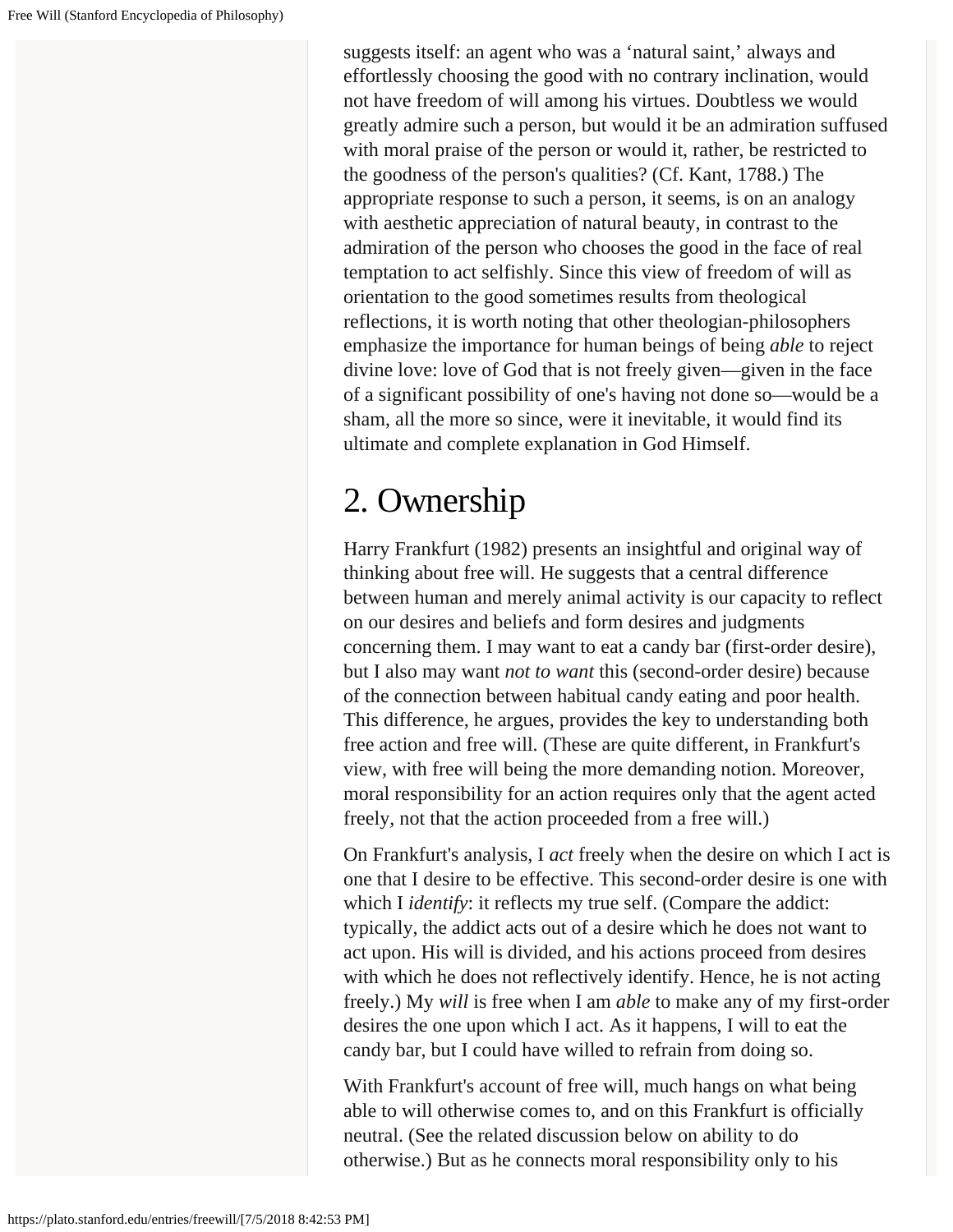weaker notion of free action, it is fitting to consider its adequacy here. The central objection that commentators have raised is this: what's so special about higher-order willings or desires? (See in particular Watson 2003a.) Why suppose that they inevitably reflect my true self, as against first-order desires? Frankfurt is explicit that higher-order desires need not be rooted in a person's moral or even settled outlook (1982, 89, n.6). So it seems that, in some cases, a first-order desire may be much more reflective of my true self (more "internal to me," in Frankfurt's terminology) than a weak, faint desire to be the sort of person who wills differently.

In later writings, Frankfurt responds to this worry first by appealing to "decisions made without reservations" ("Identification and Externality" and "Identification and Wholeheartedness" in Frankfurt, 1988) and then by appealing to higher-order desires with which one is "satisfied," such that one has no inclination to make changes to them (1992). But the absence of an inclination to change the desire does not obviously amount to the condition of freedomconferring identification. It seems that such a negative state of satisfaction can be one that I just find myself with, one that I *neither* approve nor disapprove (Pettit, 2001, 56).

Furthermore, we can again imagine external manipulation consistent with Frankfurt's account of freedom but inconsistent with freedom itself. Armed with the wireless neurophysiology-tampering technology of the late 21st century, one might discreetly induce a second-order desire in me to be moved by a first-order desire—a higher-order desire with which I am satisfied—and then let me deliberate as normal. Clearly, this desire should be deemed "external" to me, and the action that flows from it unfree.

### <span id="page-6-0"></span>3. Causation and Control

Our survey of several themes in philosophical accounts of free will suggests that a—perhaps *the*—root issue is that of *control*. Clearly, our capacity for deliberation and the potential sophistication of some of our practical reflections are important conditions on freedom of will. But any proposed analysis of free will must also ensure that the process it describes is one that was up to, or controlled by, the agent.

Fantastic scenarios of external manipulation and less fantastic cases of hypnosis are not the only, or even primary, ones to give philosophers pause. It is consistent with my deliberating and choosing 'in the normal way' that my developing psychology and choices over time are part of an ineluctable system of causes necessitating effects. It might be, that is, that underlying the phenomena of purpose and will in human persons is an all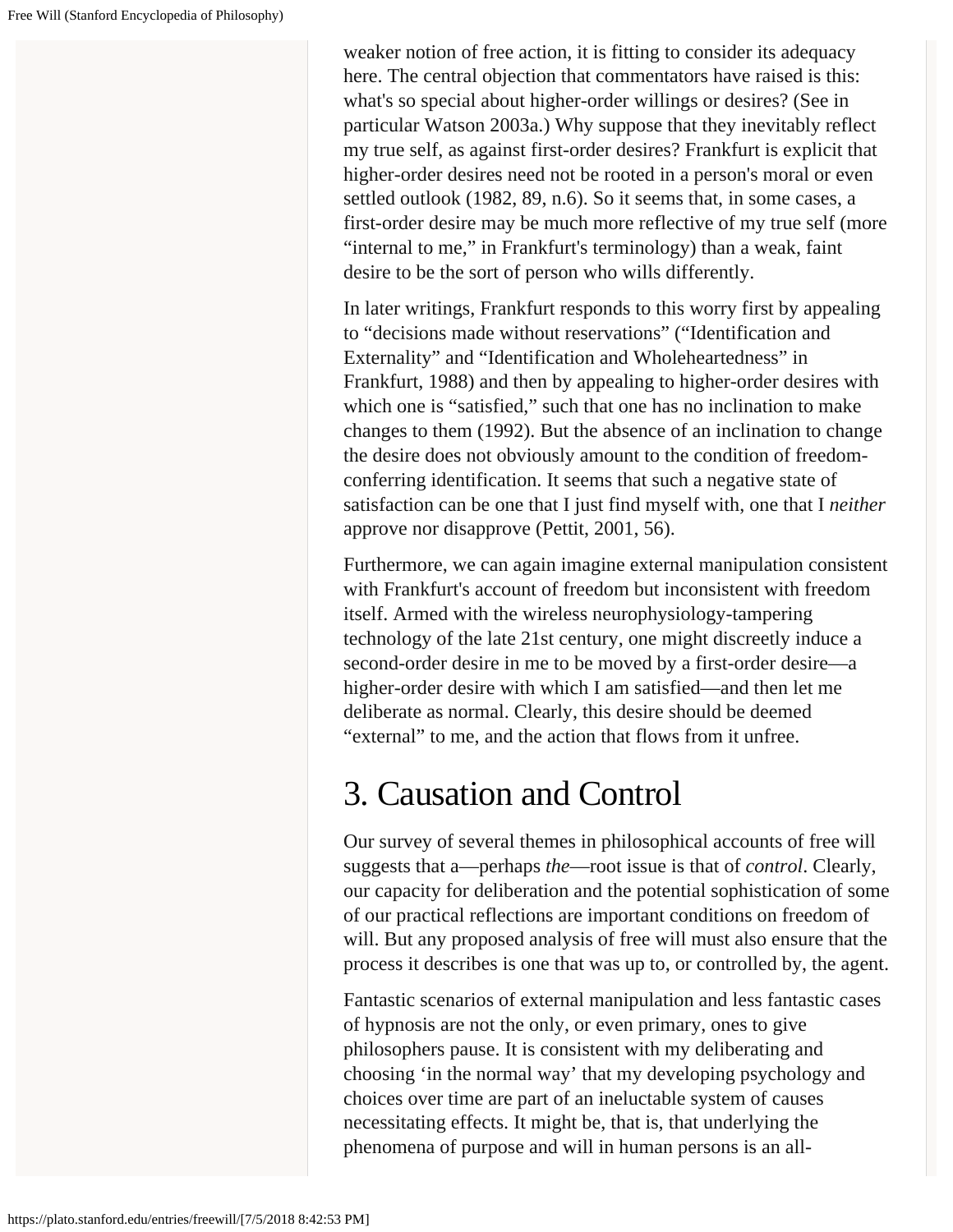encompassing, mechanistic world-system of 'blind' cause and effect. Many accounts of free will are constructed against the backdrop possibility (whether accepted as actual or not) that each stage of the world is determined by what preceded it by impersonal natural law. As always, there are optimists and pessimists.

#### <span id="page-7-0"></span>3.1 Free Will as Guidance Control

John Martin Fischer (1994) distinguishes two sorts of control over one's actions: guidance and regulative. A person exerts guidance control over his own actions insofar as they proceed from a 'weakly' reasons-responsive (deliberative) mechanism. This obtains just in case there is some *possible* scenario where the agent is presented with a sufficient reason to do otherwise and the mechanism that led to the actual choice is operative and it issues in a different choice, one appropriate to the imagined reason. In Fischer and Ravizza (1998), the account is elaborated and refined. They require, more strongly, that the mechanism be the person's own mechanism (ruling out external manipulation) and that it be 'moderately' responsive to reasons: one that is "regularly *receptive* to reasons, some of which are moral reasons, and at least weakly *reactive* to reason" (82, emphasis added). Receptivity is evinced through an understandable pattern of reasons recognition—beliefs of the agent about what would constitute a sufficient reason for undertaking various actions. (For details, see Fischer and Ravizza 1998, 69–73, and Fischer's contribution to Fischer et al. 2007.)

None of this, importantly, requires 'regulative' control: a control involving the ability of the agent to choose and act differently in the actual circumstances. Regulative control requires *alternative* possibilities open to the agent, whereas guidance control is determined by characteristics of the *actual* sequence issuing in one's choice. Fischer allows that there is a notion of freedom that requires regulative control but does not believe that this kind of freedom is required for moral responsibility. (In this, he is persuaded by a form of argument originated by Harry Frankfurt. See Frankfurt 1969 and Fischer 1994, Ch.7 for an important development of the argument. The argument has been debated extensively in recent years. See Widerker and McKenna 2003 for a representative sampling. For very recent work, see Franklin 2009 and Fischer 2010 and the works they cite.)

#### <span id="page-7-1"></span>3.2 Free Will as Ultimate Origination (Ability to do Otherwise)

Many do not follow Fischer here, however, and maintain the traditional view that the sort of freedom required for moral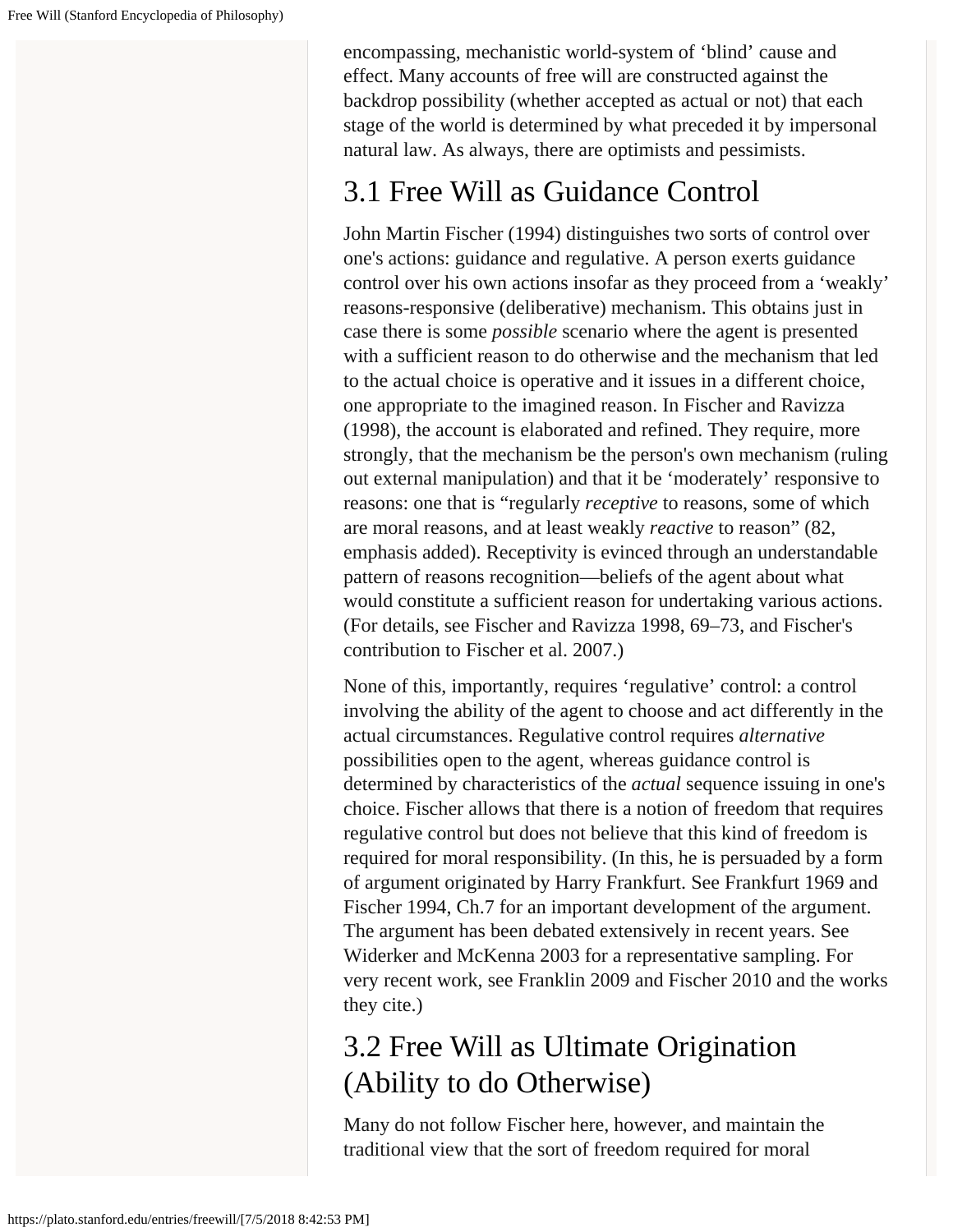responsibility does indeed require that the agent could have acted differently. As Aristotle put it, "…when the origin of the actions is in him, it is also up to him to do them or not to do them" (NE, Book  $\rm{III}).^{[3]}$  $\rm{III}).^{[3]}$  $\rm{III}).^{[3]}$ 

A flood of ink has been spilled, especially in the modern era, on how to understand the concept of being able to do otherwise. On one side are those who maintain that it is consistent with my being able to do otherwise that the past (including my character and present beliefs and desires) and the basic laws of nature logically entail that I do what I actually do. These are the 'compatibilists,' holding that freedom and causal determinism are compatible. (For discussion, see O'Connor, 2000, Ch.1; Kapitan 2001; van Inwagen 2001; Haji 2009; *compatibilism*; and *incompatibilism: arguments for*.) Conditional analyses of ability to do otherwise have been popular among compatibilists. The general idea here is that to say that I am able to do otherwise is to say that I *would* do otherwise if it were the case that … , where the ellipsis is filled by some elaboration of "I had an appropriately strong desire to do so, or I had different beliefs about the best available means to satisfy my goal, or … ." In short: something about my prevailing character or present psychological states would have differed, and so would have brought about a different outcome in my deliberation.

Incompatibilists think that something stronger is required: for me to act with free will requires that there are a plurality of futures open to me consistent with the past (and laws of nature) *being just as they were*—that I be able 'to add to the given past' (Ginet 1990). I could have chosen differently even without some further, non-actual consideration's occurring to me and 'tipping the scales of the balance' in another direction. Indeed, from their point of view, the whole scale-of-weights analogy is wrongheaded: free agents are not mechanisms that respond invariably to specified 'motive forces.' They are capable of acting upon any of a plurality of motives making attractive more than one course of action. Ultimately, the agent must determine *himself* this way or that.

We may distinguish two broad families of 'incompatibilist' or 'indeterminist' self-determination accounts. The more radical group holds that the agent who determines his own will is not causally influenced by external causal factors, including his own character. Descartes, in the midst of exploring the scope and influence of 'the passions,' declares that "the will is by its nature so free that it can never be constrained" (PWD, v.I, 343). And as we've seen, he believed that such freedom is present on every occasion when we make a conscious choice—even, he writes, "when a very evident reason moves us in one direction…." (PWD, v.III, 245). More recently, Jean-Paul Sartre notoriously held that human beings have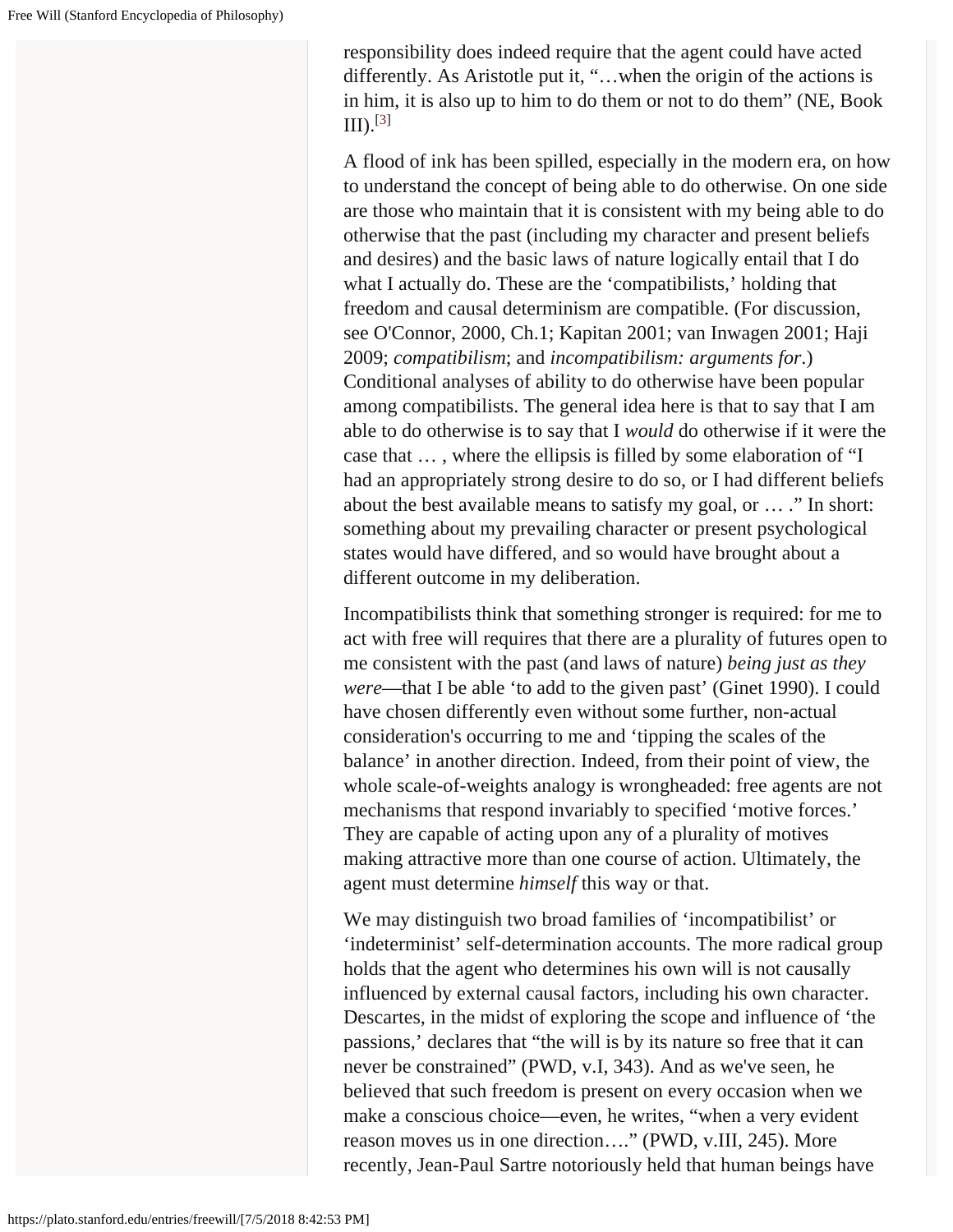'absolute freedom': "No limits to my freedom can be found except freedom itself, or, if you prefer, we are not free to cease being free" (567). His views on freedom flowed from his radical conception of human beings as lacking any kind of positive nature. Instead, we are 'non-beings' whose being, moment to moment, is simply to choose:

For human reality, to be is to choose oneself; nothing comes to it either from the outside or from within which it can receive or accept….it is entirely abandoned to the intolerable necessity of making itself be, down to the slightest details. Thus freedom… is the being of man, i.e., his nothingness of being. (568–9)

The medieval philosopher Scotus and mid-twentieth century philosopher C.A. Campbell both appear to agree with Descartes and Sartre on the lack of direct causal influence on the activity of free choice while allowing that the scope of possibilities for what I might thus will may be more or less constricted. So while Scotus holds that "nothing other than the will is the total cause" of its activity, he grants (with Aquinas and other medieval Aristotelians) that we are not capable of willing something in which we see no good, nor of positively repudiating something which appears to us as unqualifiedly good. Contrary to Sartre, we come with a 'nature' that circumscribes what we might conceivably choose, and our past choices and environmental influences also shape the possibilities for us at any particular time. But if we are presented with what we recognize as an unqualified good, we still can choose to *refrain from willing* it. As for Campbell, while he holds that character cannot explain a free choice, he supposes that "[t]here is one experiential situation, and *one only*, … in which there is any possibility of the act of will not being in accordance with character; viz. the situation in which the course which formed character prescribes is a course in conflict with the agent's moral ideal: in other words, the situation of moral temptation" (1967, 46). (Van Inwagen 1994 and 1995 is another proponent of the idea that free will is exercised in but a small subset of our choices, although his position is less extreme on this point than Campbell's. Fischer and Ravizza 1992, O'Connor 2000, Ch.5, and Clarke 2003, Ch.7 all criticize van Inwagen's argument for this position.)

A more moderate grouping within the self-determination approach to free will allows that beliefs, desires, and external factors all can causally influence the act of free choice itself. But theorists within this camp differ sharply on the metaphysical nature of those choices and of the causal role of reasons. We may distinguish three varieties. I will discuss them only briefly, as they are explored at length in *incompatibilist (nondeterministic) theories of free will*.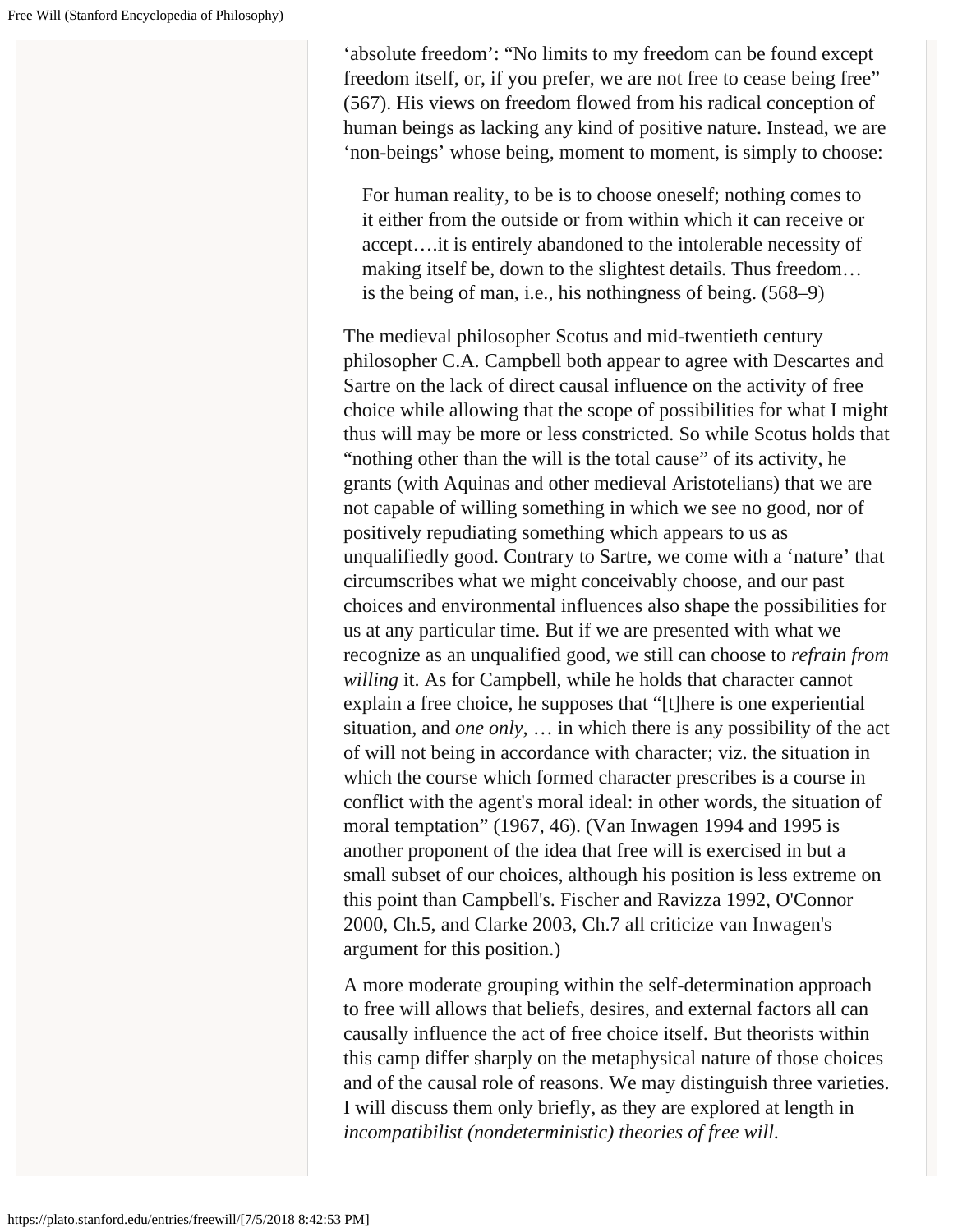First is a noncausal (or ownership) account (Ginet 1990, 2002; McCann 1998; Pink 2004; Goetz 2002). According to this view, I control my volition or choice simply in virtue of its being mine—its occurring in me. I do not exert a special kind of causality in bringing it about; instead, it is an intrinsically active event, intrinsically something I *do*. While there may be causal influences upon my choice, there need not be, and any such causal influence is wholly irrelevant to understanding why it occurs. Reasons provide an autonomous, non-causal form of explanation. Provided my choice is not wholly determined by prior factors, it is free and under my control simply in virtue of being mine.

Proponents of the event-causal account (e.g. Nozick 1995; Ekstrom 2001; and Franklin forthcoming) would say that uncaused events of any kind would be random and uncontrolled by anyone, and so could hardly count as choices that an agent *made*. They hold that reasons influence choices precisely by causing them. Choices are *free* insofar as they are not deterministically caused, and so might not have occurred in just the circumstances in which they did occur. (See [nondeterministic theories of free will](https://plato.stanford.edu/entries/incompatibilism-theories/) and [probabilistic](https://plato.stanford.edu/entries/causation-probabilistic/) [causation.](https://plato.stanford.edu/entries/causation-probabilistic/)) A special case of the event-causal account of selfdetermination is Kane (1996 and his contribution to Fischer et al., 2007). Kane believes that the free choices of greatest significance to an agent's autonomy are ones that are preceded by efforts of will within the process of deliberation. These are cases where one's will is conflicted, as when one's duty or long-term self-interest compete with a strong desire for a short-term good. As one struggles to sort out and prioritize one's own values, the possible outcomes are not merely undetermined, but also *indeterminate*: at each stage of the struggle, the possible outcomes have no specific objective probability of occurring. This indeterminacy, Kane believes, is essential to freedom of will.

Finally, there are those who believe freedom of will consists in a distinctively personal form of causality, commonly referred to as "agent causation." The agent himself causes his choice or action, and this is not to be reductively analyzed as an event within the agent causing the choice. (Compare our ready restatement of "the rock broke the window" into the more precise "the rock's having momentum M at the point of contact with the window caused the window's subsequent shattering.") This view is given clear articulation by Thomas Reid:

I grant, then, that an effect uncaused is a contradiction, and that an event uncaused is an absurdity. The question that remains is whether a volition, undetermined by motives, is an event uncaused. This I deny. The cause of the volition is the man that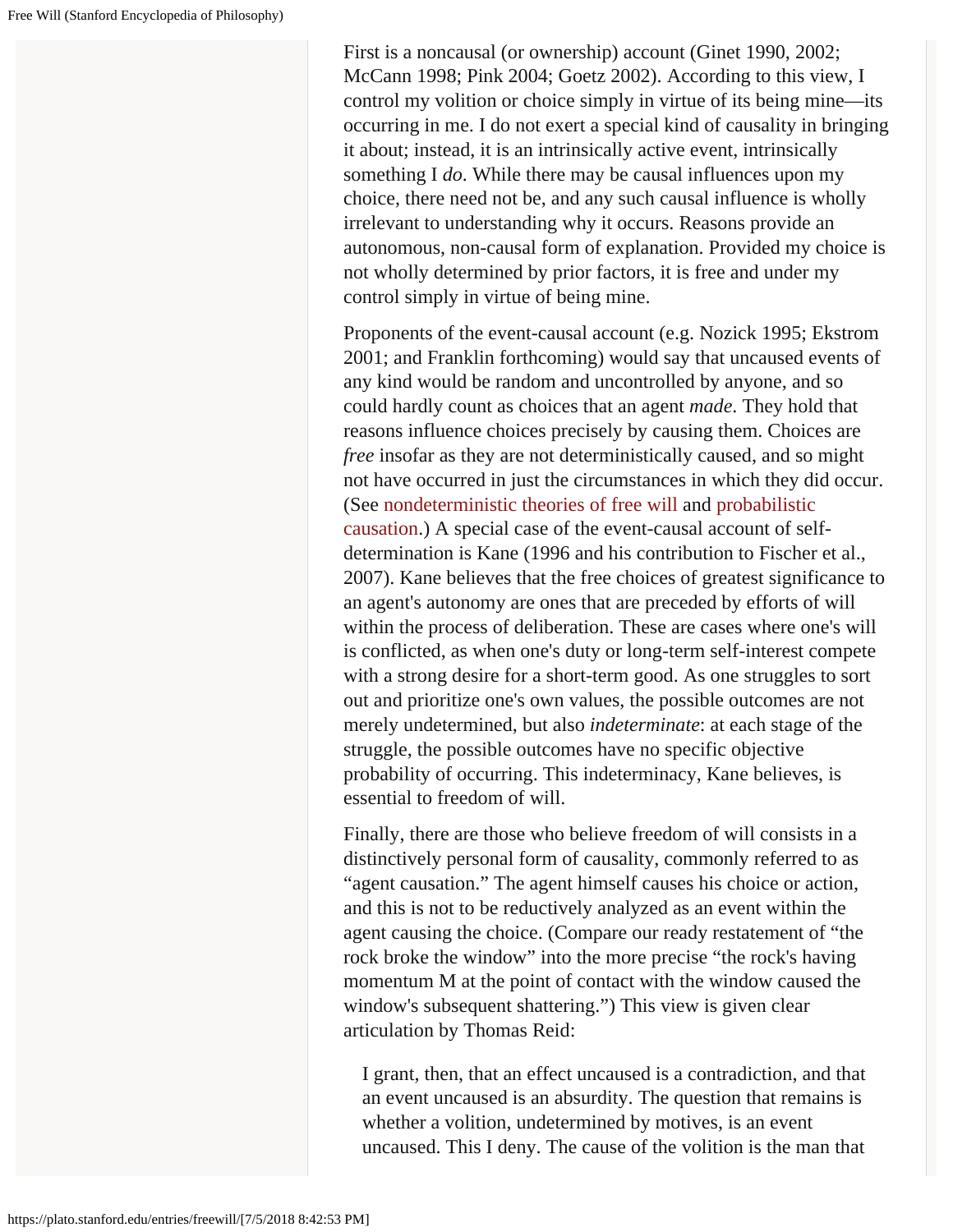willed it. (Letter to James Gregory, in 1967, 88)

Roderick Chisholm advocated this view of free will in numerous writings (e.g., 1982 and 1976). And recently it has been developed in different forms by Randolph Clarke (1993, 1996, 2003) and O'Connor (2000, 2005, 2008a, and 2010). Nowadays, many philosophers view this account as of doubtful coherence (e.g., Dennett 1984). For some, this very idea of causation by a substance just as such is perplexing (Ginet 1997 and Clarke 2003, Ch.10). Others see it as difficult to reconcile with the causal role of reasons in explaining choices. (See Feldman and Buckareff 2003 and Hiddleston 2005. Clarke and O'Connor devote considerable effort to addressing this concern.) And yet others hold that, coherent or not, it is inconsistent with seeing human beings as part of the natural world of cause and effect (Pereboom 2001, 2004, and 2005).

#### <span id="page-11-0"></span>3.3 Do We *Have* Free Will?

A recent trend is to suppose that agent causation accounts capture, as well as possible, our prereflective idea of responsible, free action. But the failure of philosophers to work the account out in a fully satisfactory and intelligible form reveals that the very idea of free will (and so of responsibility) is incoherent (Strawson 1986) or at least inconsistent with a world very much like our own (Pereboom 2001). Smilansky (2000) takes a more complicated position, on which there are two 'levels' on which we may assess freedom, 'compatibilist' and 'ultimate'. On the ultimate level of evaluation, free will is indeed incoherent. (Strawson, Pereboom, and Smilansky all provide concise defenses of their positions in Kane 2002.)

The will has also recently become a target of empirical study in neuroscience and cognitive psychology. Benjamin Libet (2002) conducted experiments designed to determine the timing of conscious willings or decisions to act in relation to brain activity associated with the physical initiation of behavior. Interpretation of the results is highly controversial. Libet himself concludes that the studies provide strong evidence that actions are already underway shortly *before* the agent wills to do it. As a result, we do not consciously initiate our actions, though he suggests that we might nonetheless retain the ability to *veto* actions that are initiated by unconscious psychological structures. Wegner (2002) amasses a range of studies (including those of Libet) to argue that the notion that human actions are ever initiated by their own conscious willings is simply a deeply-entrenched illusion and proceeds to offer an hypothesis concerning the reason this illusion is generated within our cognitive systems. Mele (2009) and O'Connor (2009b) argue that the data adduced by Libet, Wegner, and others wholly fail to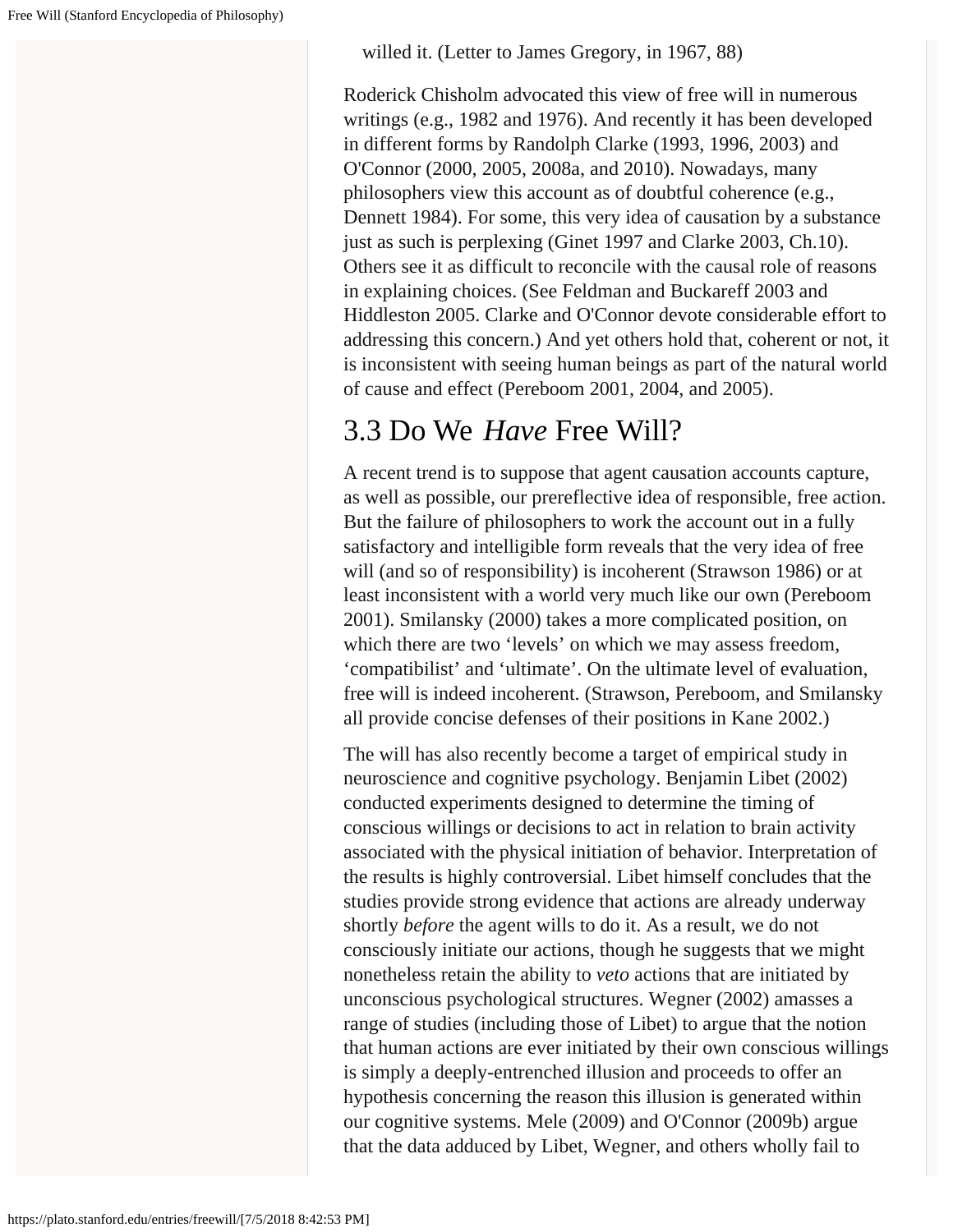support their revisionary conclusions.

### <span id="page-12-0"></span>4. Theological Wrinkles

A large portion of Western philosophical writing on free will was and is written within an overarching theological framework, according to which God is the ultimate source *and sustainer* of all else. Some of these thinkers draw the conclusion that God must be a sufficient, wholly determining cause for everything that happens; all suppose that every creaturely act necessarily depends on the explanatorily prior, cooperative activity of God. It is also presumed that human beings are free and responsible (on pain of attributing evil in the world to God alone, and so impugning His perfect goodness). Hence, those who believe that God is omni-determining typically are compatibilists with respect to freedom and (in this case) theological determinism. Edwards (1754) is a good example. But those who suppose that God's sustaining activity (and special activity of conferring grace) is only a necessary condition on the outcome of human free choices need to tell a more subtle story, on which omnipotent God's cooperative activity can be (explanatorily) prior to a human choice and yet the outcome of that choice be settled only by the choice itself. For important medieval discussions—the period of the apex of treatments of philosophical/theological matters —see the relevant portions of Aquinas BW and Scotus QAM. For an example of a more recent discussion, see Quinn 1983.

Another issue concerns the impact on human freedom of knowledge of God, the ultimate Good. Many philosophers, especially the medieval Aristotelians, were drawn to the idea that human beings cannot but will that which they take to be an unqualified good. (Duns Scotus appears to be an important exception to this consensus.) Hence, in the afterlife, when humans 'see God face to face,' they will inevitably be drawn to Him. Murray (1993, 2002) argues that a good God would choose to make His existence and character less than certain for human beings, for the sake of their freedom. (He will do so, the argument goes, at least for a period of time in which human beings participate in their own character formation.) If it is a good for human beings that they freely choose to respond in love to God and to act in obedience to His will, then God must maintain an 'epistemic distance' from them lest they be overwhelmed by His goodness and respond out of necessity, rather than freedom. (See also the other essays in Howard-Snyder and Moser 2002.)

Finally, there is the question of the freedom of God himself. Perfect goodness is an essential, not acquired, attribute of God. God cannot lie or be in any way immoral in His dealings with His creatures.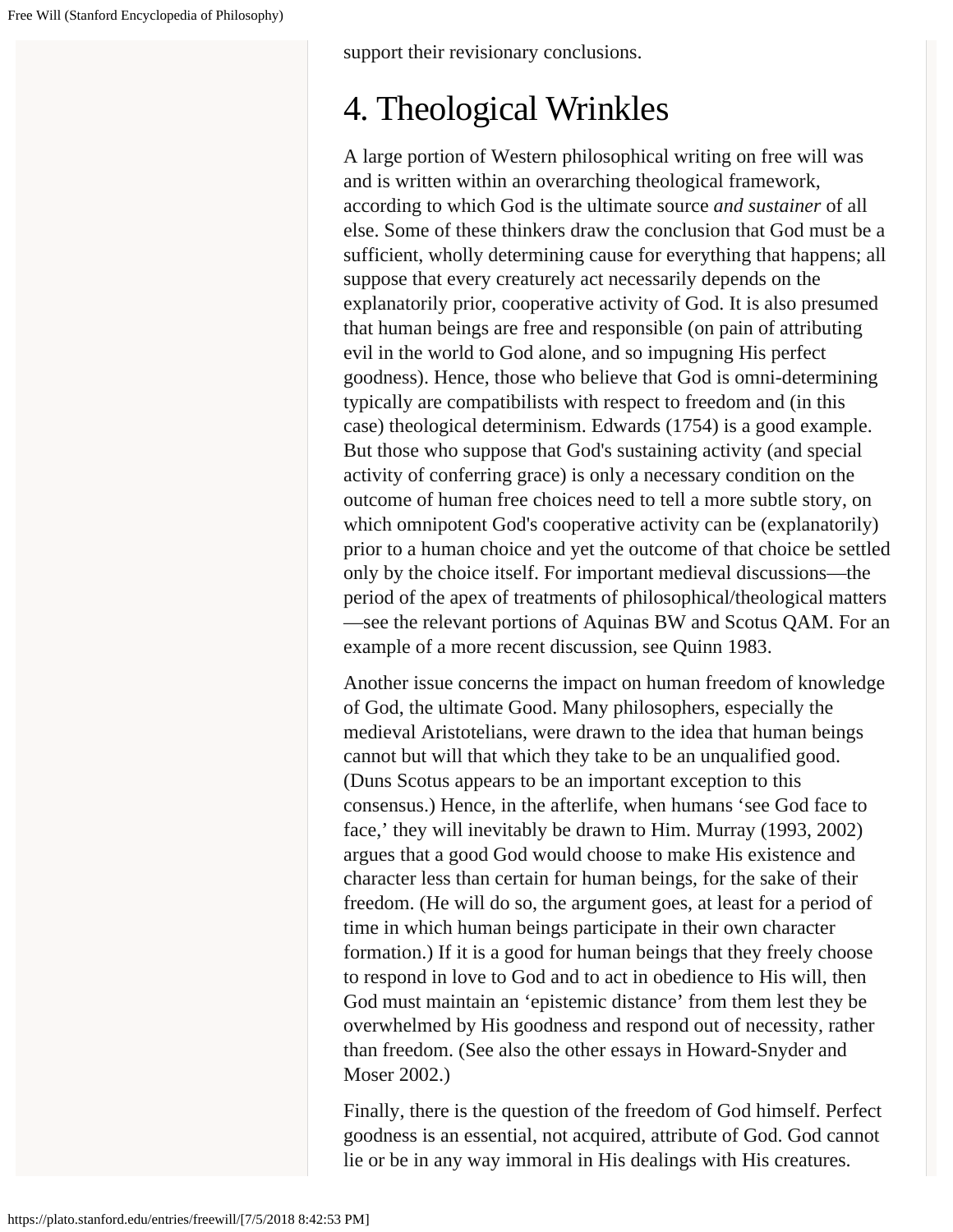Unless we take the minority position on which this is a trivial claim, since whatever God does *definitionally* counts as good, this appears to be a significant, inner constraint on God's freedom. Did we not contemplate immediately above that human freedom would be curtailed by our having an unmistakable awareness of what is in fact the Good? And yet is it not passing strange to suppose that God should be less than perfectly free?

One suggested solution to this puzzle begins by reconsidering the relationship of two strands in (much) thinking about freedom of will: being able to do otherwise and being the ultimate source of one's will. Contemporary discussions of free will often emphasize the importance of being able to do otherwise. Yet it is plausible (Kane 1996) that the core metaphysical feature of freedom is being the ultimate source, or originator, of one's choices, and that being able to do otherwise is closely connected to this feature. For human beings or any created persons who owe their existence to factors outside themselves, the only way their acts of will could find their ultimate origin in themselves is for such acts not to be determined by their character and circumstances. For if all my willings were wholly determined, then if we were to trace my causal history back far enough, we would ultimately arrive at external factors that gave rise to me, with my particular genetic dispositions. My motives at the time would not be the *ultimate* source of my willings, only the most *proximate* ones. Only by there being less than deterministic connections between external influences and choices, then, is it be possible for me to be an ultimate source of my activity, concerning which I may truly say, "the buck stops here."

As is generally the case, things are different on this point in the case of God. Even if God's character absolutely precludes His performing certain actions in certain contexts, this will not imply that some external factor is in any way a partial origin of His willings and refrainings from willing. Indeed, this would not be so even if he were determined by character to will everything which He wills. For God's nature owes its existence to nothing. So God would be the sole and ultimate source of His will even if He couldn't will otherwise.

Well, then, might God have willed otherwise in *any* respect? The majority view in the history of philosophical theology is that He indeed could have. He might have chosen not to create anything at all. And given that He did create, He might have created any number of alternatives to what we observe. But there have been noteworthy thinkers who argued the contrary position, along with others who clearly felt the pull of the contrary position even while resisting it. The most famous such thinker is Leibniz (1710), who argued that God, being both perfectly good and perfectly powerful, cannot fail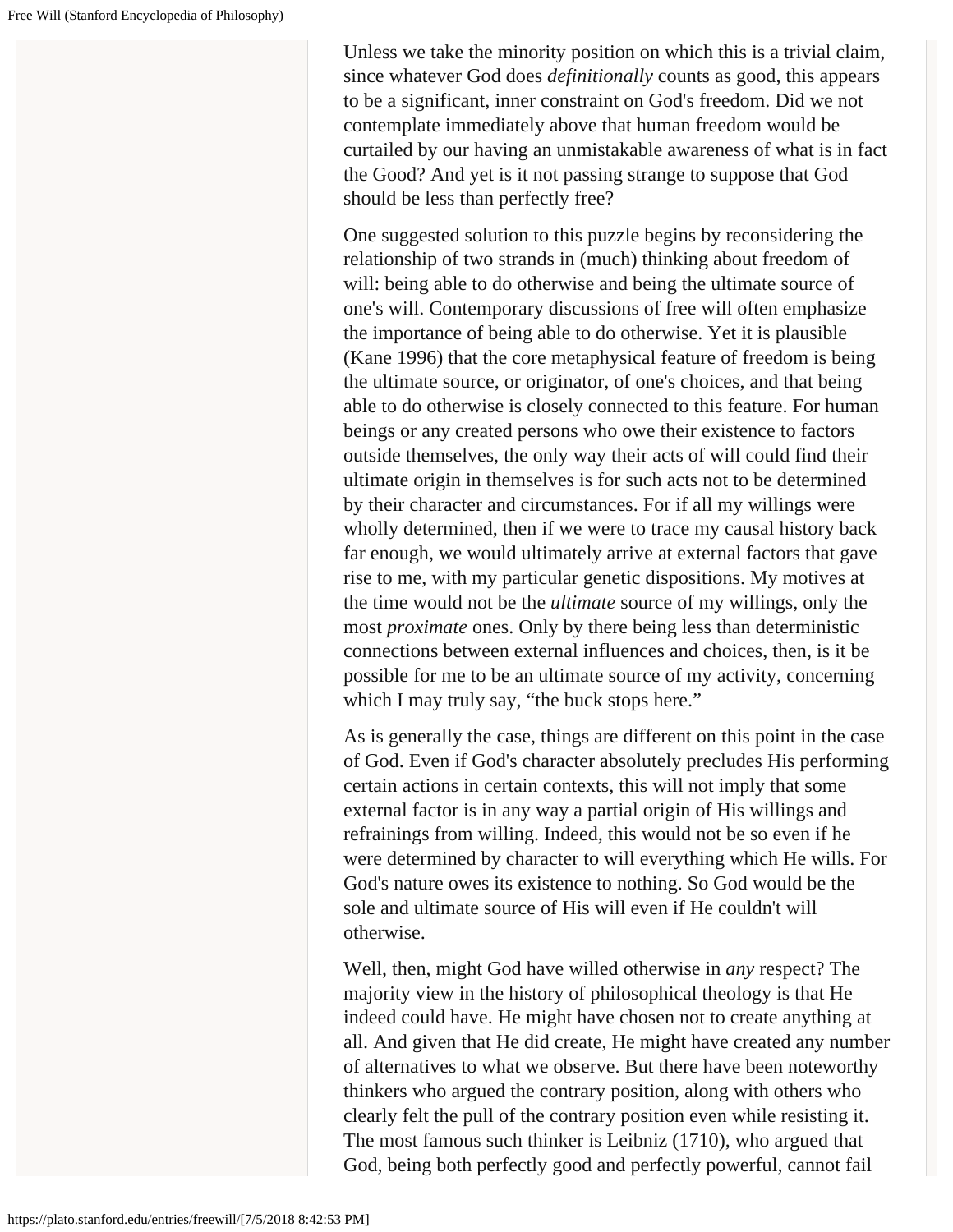to will the best possible world. Leibniz insisted that this is consistent with saying that God is able to will otherwise, although his defense of this last claim is notoriously difficult to make out satisfactorily. Many read Leibniz, *malgre lui*, as one whose basic commitments imply that God could not have willed other than He does in any respect.

On might challenge Leibniz's reasoning on this point by questioning the assumption that there is a uniquely best possible Creation (an option noted by Adams 1987, though he challenges instead Leibniz's conclusion based on it). One way this could be is if there is no wellordering of worlds: some worlds are sufficiently different in kind that they are incommensurate with each other (neither is better than the other, nor are they equal). Another way this could be is if there is no upper limit on goodness of worlds: for every possible world God might have created, there are others (infinitely many, in fact) which are better. If such is the case, one might argue, it is reasonable for God to arbitrarily choose which world to create from among those worlds exceeding some threshold value of overall goodness.

However, William Rowe (2004) has countered that the thesis that there is no upper limit on goodness of worlds has a very different consequence: it shows that there could not be a morally perfect Creator! For suppose our world has an on-balance moral value of *n* and that God chose to create it despite being aware of possibilities having values higher than *n* that He was able to create. It seems we can now imagine a morally better Creator: one having the same options who chooses to create a better world. For critical replies to Rowe, see Almeida (2008), Ch.1; O'Connor 2008b; and Kray (2010).

Finally, Norman Kretzmann (1997, 220–25) has argued in the context of Aquinas's theological system that there is strong pressure to say that God must have created something or other, though it may well have been open to Him to create any of a number of contingent orders. The reason is that there is no plausible account of how an absolutely perfect God might have a *resistible* motivation—one consideration among other, competing considerations—for creating something rather than nothing. (It obviously cannot have to do with any sort of utility, for example.) The best general understanding of God's being motivated to create at all—one which in places Aquinas himself comes very close to endorsing—is to see it as reflecting the fact that God's very being, which is goodness, necessarily diffuses itself. Perfect goodness will naturally communicate itself outwardly; God who is perfect goodness will naturally create, generating a dependent reality that imperfectly reflects that goodness. (Wainwright (1996) is a careful discussion of a somewhat similar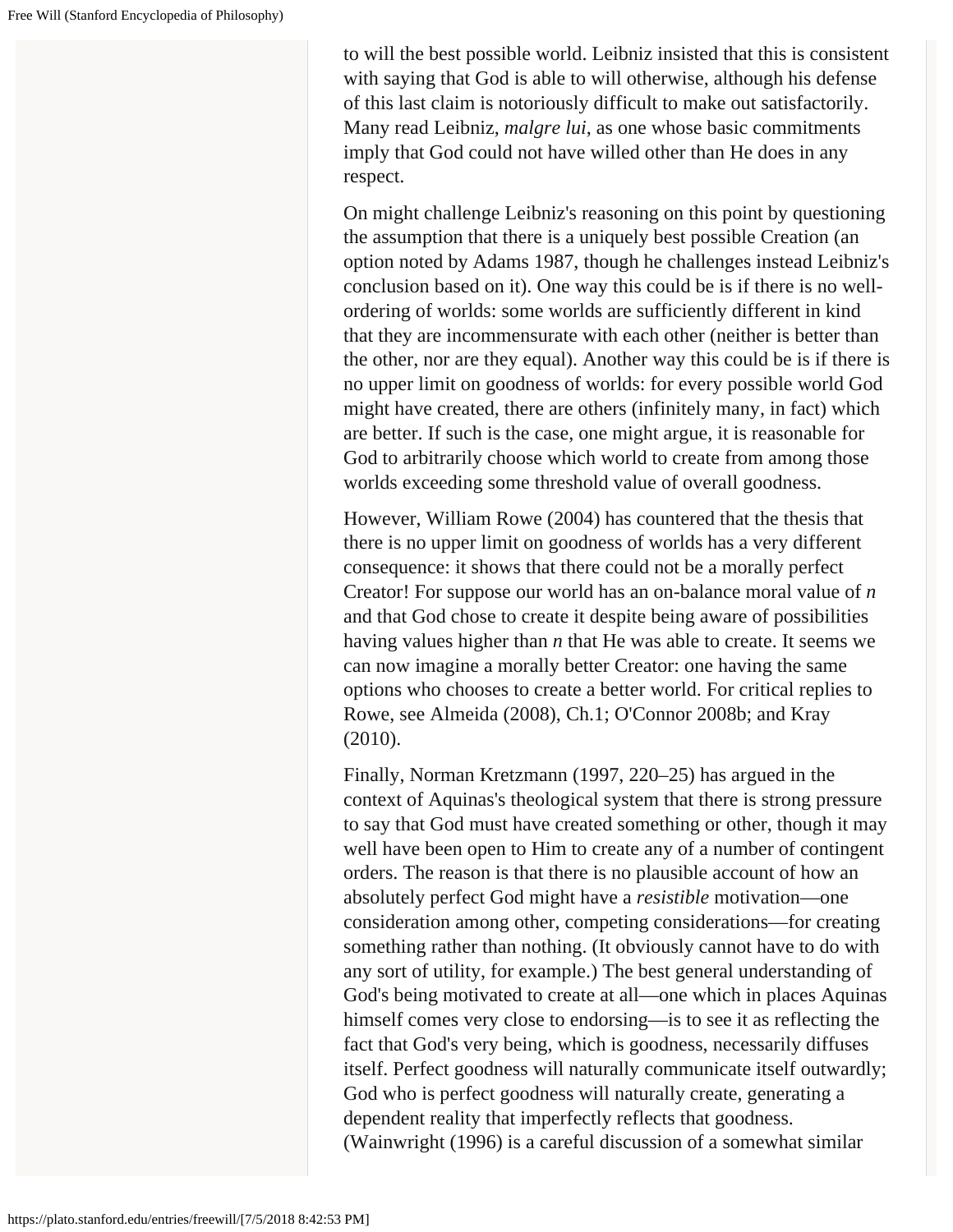line of thought in Jonathan Edwards. See also Rowe 2004.)

#### Further Reading

Pereboom (2009) samples a number of important historical and contemporary writers on free will. Bourke (1964) and Dilman (1999) provide critical overviews of many historically-significant writers. Fischer, Kane, Pereboom, and Vargas (2007) provide a readable while careful debate that sets out some main views by four leading thinkers. For thematic treatments, see Fischer (1994); Kane (1996), esp. Ch.1–2; 5–6; Ekstrom (2001); Watson (2003b); and the outstanding collection of lengthy survey articles in Kane (2002, with an updated version due to appear in 2011). Finally, for a topically comprehensive set of important contemporary essays on free will, see the four-volume Fischer (2005).

# <span id="page-15-0"></span>**Bibliography**

- Adams, Robert (1987). "Must God Create the Best?," in *The Virtue of Faith and Other Essays in Philosophical Theology*. New York: Oxford University Press, 51–64.
- Almeida, Michael (2008). *The Metaphysics of Perfect Beings*. New York: Routledge.
- Aquinas, Thomas (BW / 1945). *Basic Writings of Saint Thomas Aquinas* (2 vol.). New York: Random House.
- ––– (SPW / 1993). *Selected Philosophical Writings*, ed. T. McDermott. Oxford: Oxford University Press.
- Aristotle (NE / 1985). *Nicomachean Ethics*, translated by Terence Irwin. Indianapolis: Hackett Publishing, 1985.
- Augustine (FCW / 1993). *On the Free Choice of the Will*, tr. Thomas Williams. Indianapolis: Hackett Publishing.
- Ayer, A.J. (1982). "Freedom and Necessity," in Watson (1982b), ed., 15–23.
- Baker, Lynne (2000). *Persons and Bodies: A Constitution View*. Cambridge: Cambridge University Press.
- Botham, Thad (2008). *Agent-causation Revisited*. Saarbrucken: VDM Verlag Dr. Mueller.
- Bourke, Vernon (1964). *Will in Western Thought*. New York: Sheed and Ward.
- Campbell, C.A. (1967). *In Defence of Free Will & other essays*. London: Allen & Unwin Ltd.

Campbell, Joseph Keim (2007). "Free Will and the Necessity of the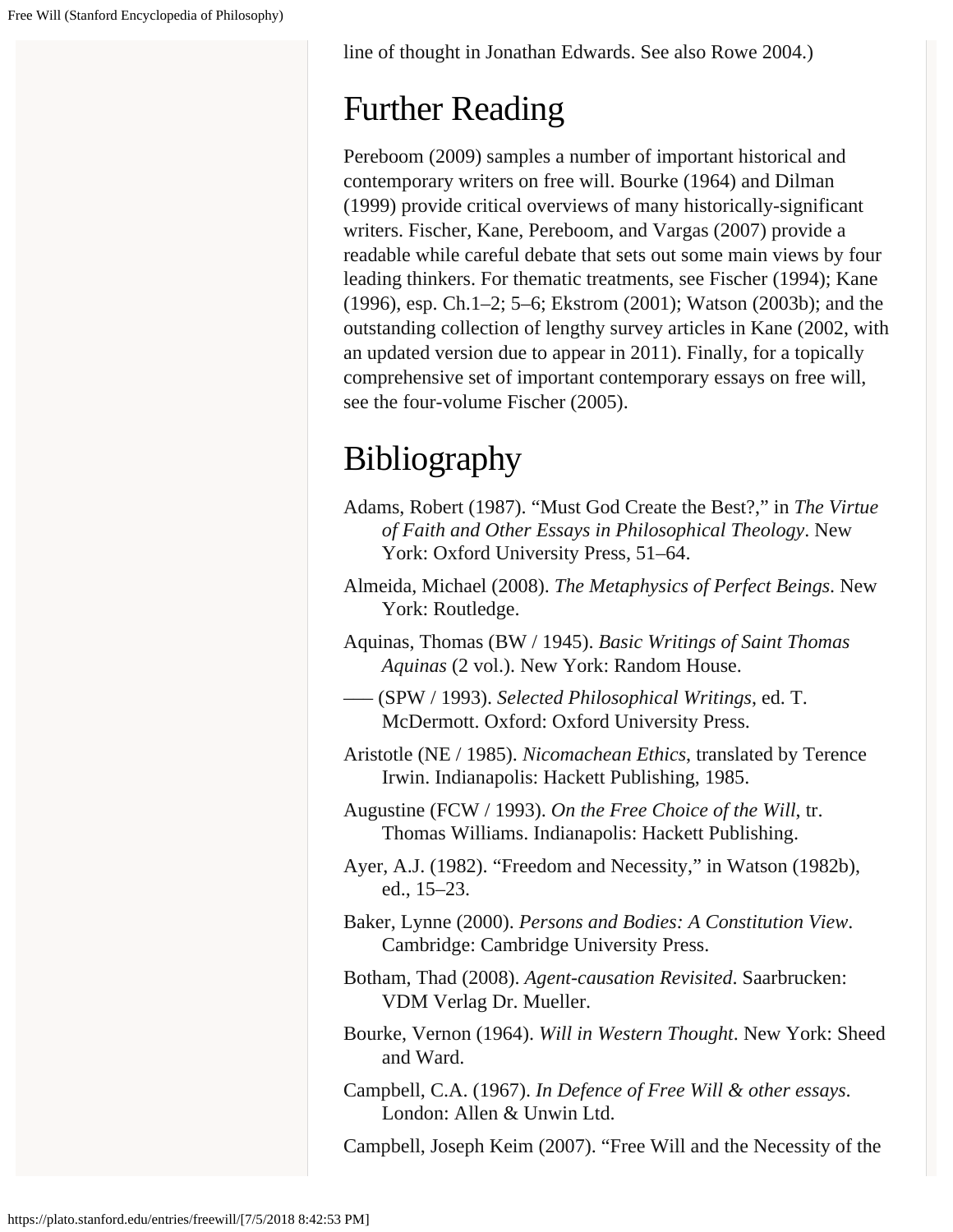Past," *Analysis* 67 (294), 105–111.

- Chisholm, Roderick (1976). *Person and Object*. LaSalle: Open Court.
- ––– (1982). "Human Freedom and the Self," in Watson (1982b), 24– 35.
- Clarke, Randolph (1993). "Toward a Credible Agent-Causal Account of Free Will," in O'Connor (1995), ed., 201–15.
- ––– (1995). "Indeterminism and Control," *American Philosophical Quarterly* 32, 125–138.
- ––– (1996). "Agent Causation and Event Causation in the Production of Free Action," *Philosophical Topics* 24 (Fall), 19– 48.
- ––– (2003). *Libertarian Accounts of Free Will*. Oxford: Oxford University Press.
- ––– (2005). "Agent Causation and the Problem of Luck," *Pacific Philosophical Quarterly* 86 (3), 408-421.
- ––– (2009). "Dispositions, Abilities to Act, and Free Will: The New Dispositionalism," *Mind* 118 (470), 323-351.
- Dennett, Daniel (1984). *Elbow Room: The Varieties of Free Will Worth Having*. Cambridge. MA: MIT Press.
- Descartes, René (PWD / 1984). *Meditations on First Philosophy* [1641] and *Passions of the Soul* [1649], in *The Philosophical Writings of Descartes*, vol. I-III, translated by Cottingham, J., Stoothoff, R., & Murdoch, D.. Cambridge: Cambridge University Press.
- Donagan, Alan (1985). *Human Ends and Human Actions: An Exploration in St. Thomas's Treatment*. Milwaukee: Marquette University Press.
- Dilman, Ilham (1999). *Free Will: An Historical and Philosophical Introduction*. London: Routledge.
- Double, Richard (1991). *The Non-Reality of Free Will*. New York: Oxford University Press.
- Duns Scotus, John (QAM / 1986). "Questions on Aristotle's Metaphysics IX, Q.15" in *Duns Scotus on the Will and Morality* [selected and translated by Allan B. Wolter, O.F.M.]. Washington: Catholic University of America Press, 1986.
- Edwards, Jonathan (1754 / 1957). *Freedom of Will*, ed. P. Ramsey. New Haven: Yale University Press.
- Ekstrom, Laura (2000). *Free Will: A Philosophical Study*. Boulder, CO: Westview Press.
- ––– (2001). "Libertarianism and Frankfurt-Style Cases," in Kane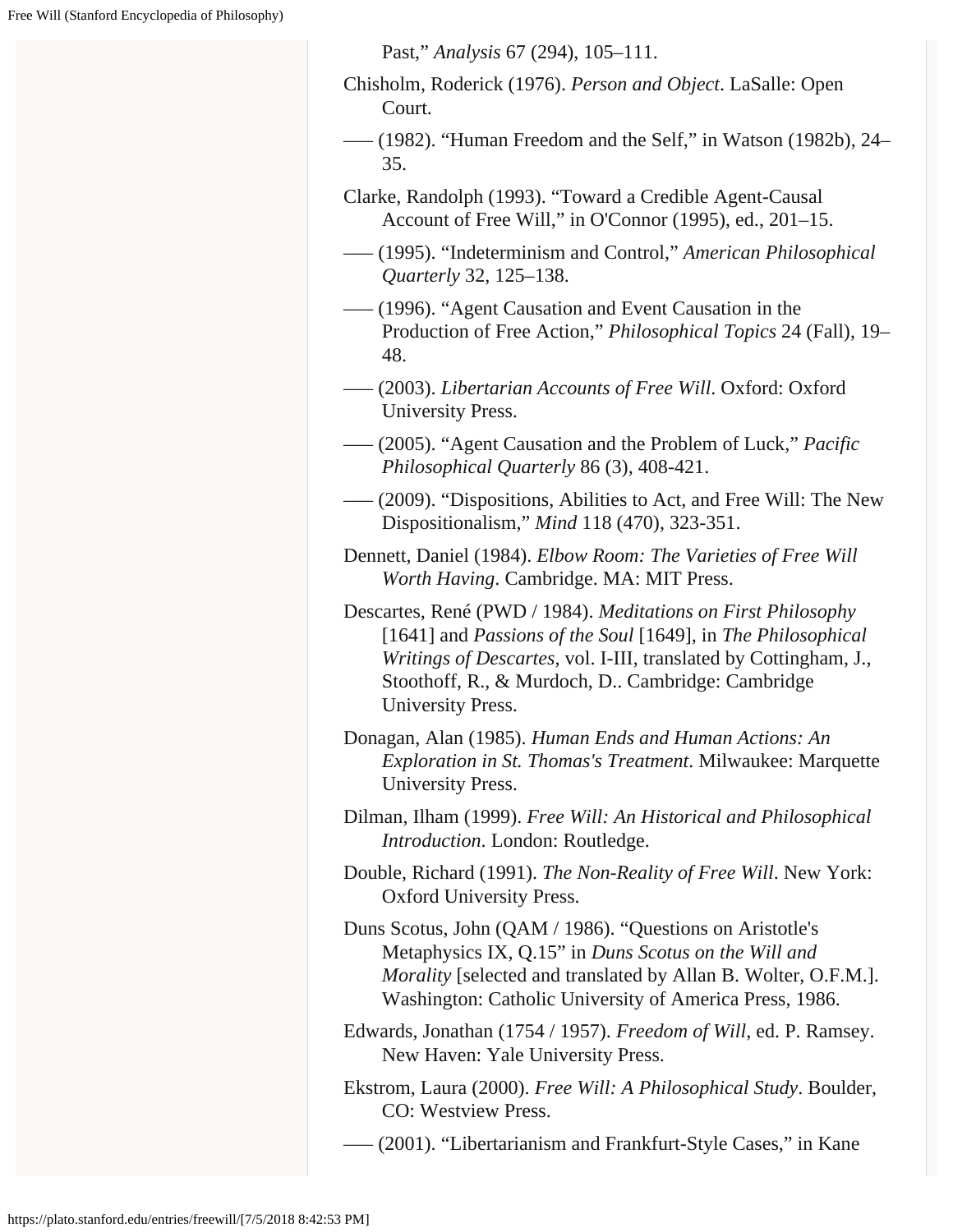2001, 309-322.

- ––– (2003). "Free Will, Chance, and Mystery," *Philosophical Studies*, 113, 153–180.
- Farrer, Austin (1958). *The Freedom of the Will*. London: Adam & Charles Black.
- Fischer, John Martin (1994). *The Metaphysics of Free Will*. Oxford: Blackwell.
- ––– (1999). "Recent Work on Moral Responsibility," *Ethics* 110, 93–139.
- ––– (2001). "Frankfurt-type Examples and Semi-Compatibilism," in Kane (2001), 281-308.
- ––– (2005), ed. *Free Will: Critical Concepts in Philosophy, Vol.I-IV*. London: Routledge.
- ––– (2006). *My Way: Essays on Moral Responsibility*. New York: Oxford University Press.
- ––– (2007). "The Importance of Frankfurt-Style Argument," *Philosophical Quarterly* 57 (228), 464–471.
- ––– (2010). "The Frankfurt Cases: The Moral of the Stories," *Philosophical Review* 119 (3), 315–316.
- Fischer, John Martin, Kane, Robert, Pereboom, Derk, and Vargas, Manuel (2007). *Four Views on Free Will*. Walden, MA: Blackwell Publishing.
- Fischer, John Martin and Ravizza, Mark. (1992). "When the Will is Free," in O'Connor (1995), ed., 239–269.
- ––– (1998) *Responsibility and Control*. Cambridge: Cambridge University Press.
- Frankfurt, Harry (1969). "Alternate Possibilities and Moral Responsibility," *Journal of Philosophy* 66, 829–39.
- ––– (1982). "Freedom of the Will and the Concept of a Person," in Watson (1982), ed., 81–95.
- ––– (1988). *The Importance of What We Care About*. Cambridge: Cambridge University Press.
- ––– (1992). "The Faintest Passion," *Proceedings and Addresses of the American Philosophical Association* 66, 5–16.
- Franklin, Christopher (2009). "Neo-Frankfurtians and Buffer Cases: the New Challenge to the Principle of Alternative Possibilities," *Philosophical Studies*, forthcoming.
- ––– (2010). "Farewell to the Luck (and *Mind*) Argument," *Philosophical Studies*, forthcoming.
- –––(forthcoming). "The Problem of Enhanced Control," *Australasian Journal of Philosophy*.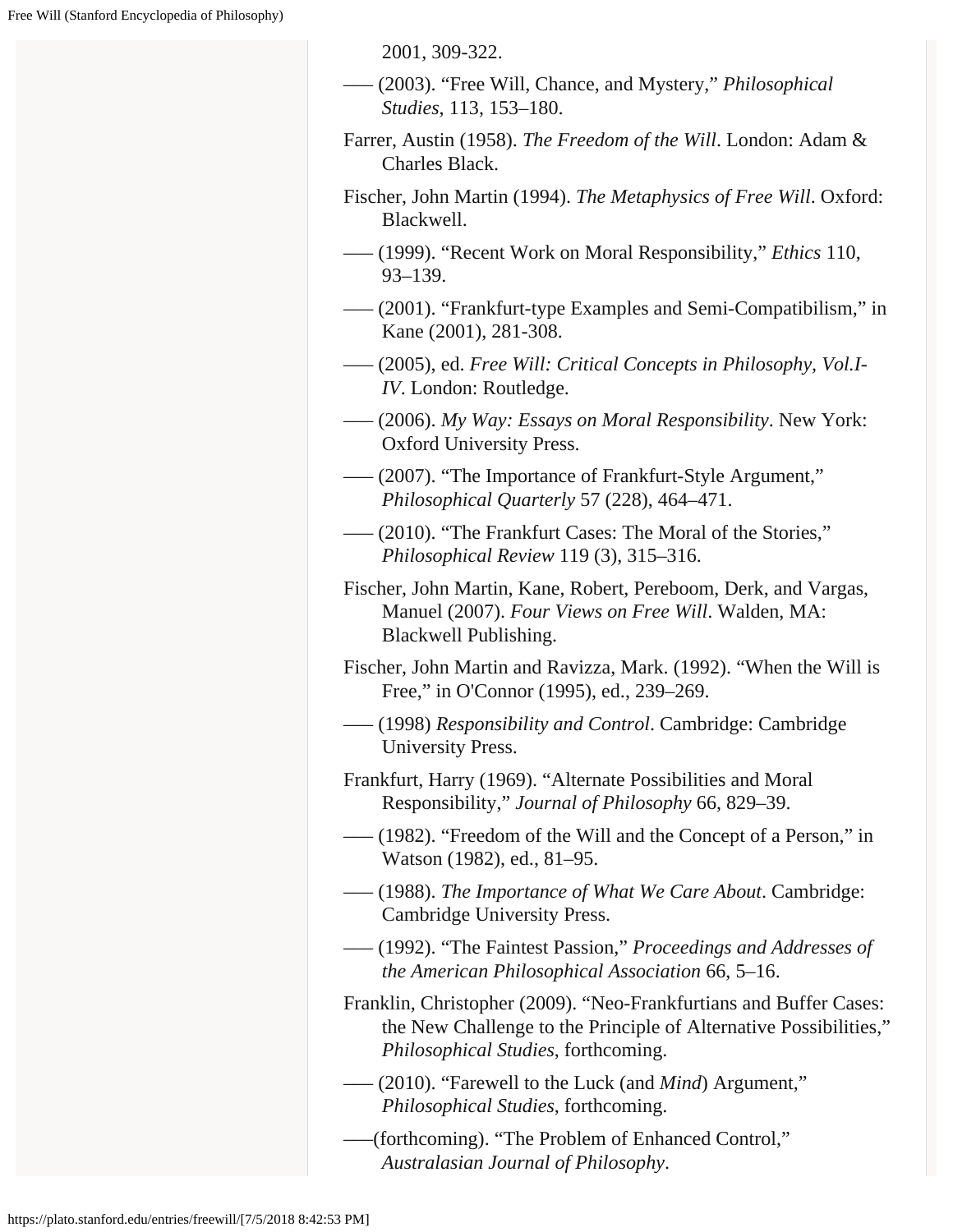- Ginet, Carl (1990). *On Action*. Cambridge: Cambridge University Press.
- ––– (1997). "Freedom, Responsibility, and Agency," *The Journal of Ethics* 1, 85–98.
- ––– (2002) "Reasons Explanations of Action: Causalist versus Noncausalist Accounts," in Kane, ed., (2002), 386–405.
- Ginet, Carl and Palmer, David (2010). "On Mele and Robb's Indeterministic Frankfurt-Style Case," *Philosophy and Phenomenological Research* 80 (2), 440-446.
- Goetz, Stewart C. (2002). "Review of O'Connor, *Persons and Causes*," *Faith and Philosophy* 19, 116–20.
- ––– (2005). "Frankfurt-Style Counterexamples and Begging the Question," *Midwest Studies in Philosophy* 29 (1), 83-105.
- Haji, Ishtiyaque (2004). "Active Control, Agent-Causation, and Free Action," *Philosophical Explorations* 7(2), 131-48.
- –––(2009). *Incompatibilism's Allure*. Peterborough, Ontario: Broadview Press.
- Hiddleston, Eric (2005). "Critical Notice of Timothy O'Connor, *Persons and Causes*," *Noûs* 39 (3), 541–56.
- Hobbes, Thomas and Bramhall, John (1999) [1655–1658]. *Hobbes and Bramhall on Liberty and Necessity*, ed. V. Chappell. Cambridge: Cambridge University Press.
- Honderich, Ted (1988). *A Theory of Determinism*. Oxford: Oxford University Press.
- Howard-Snyder, Daniel and Moser, Paul, eds. (2002). *Divine Hiddenness: New Essays*. Cambridge: Cambridge University Press.
- Hume, David (1748 /1977). *An Enquiry Concerning Human Understanding*. Indianapolis: Hackett Publishing.
- Kane, Robert (1995). "Two Kinds of Incompatibilism," in O'Connor (1995), ed., 115–150.
- ––– (1996). *The Significance of Free Will*. New York: Oxford University Press.
- Kane, Robert, ed., (2002). *Oxford Handbook on Free Will*. New York: Oxford University Press.
- ––– (2005). *A Contemporary Introduction to Free Will*. New York: Oxford University Press.
- Kant, Immanuel (1788 / 1993). *Critique of Practical Reason*, tr. by Lewis White Beck. Upper Saddle River, NJ: Prentice-Hall Inc.
- Kapitan, Tomis (2001). "A Master Argument for Compatibilism?" in Kane 2001, 127–157.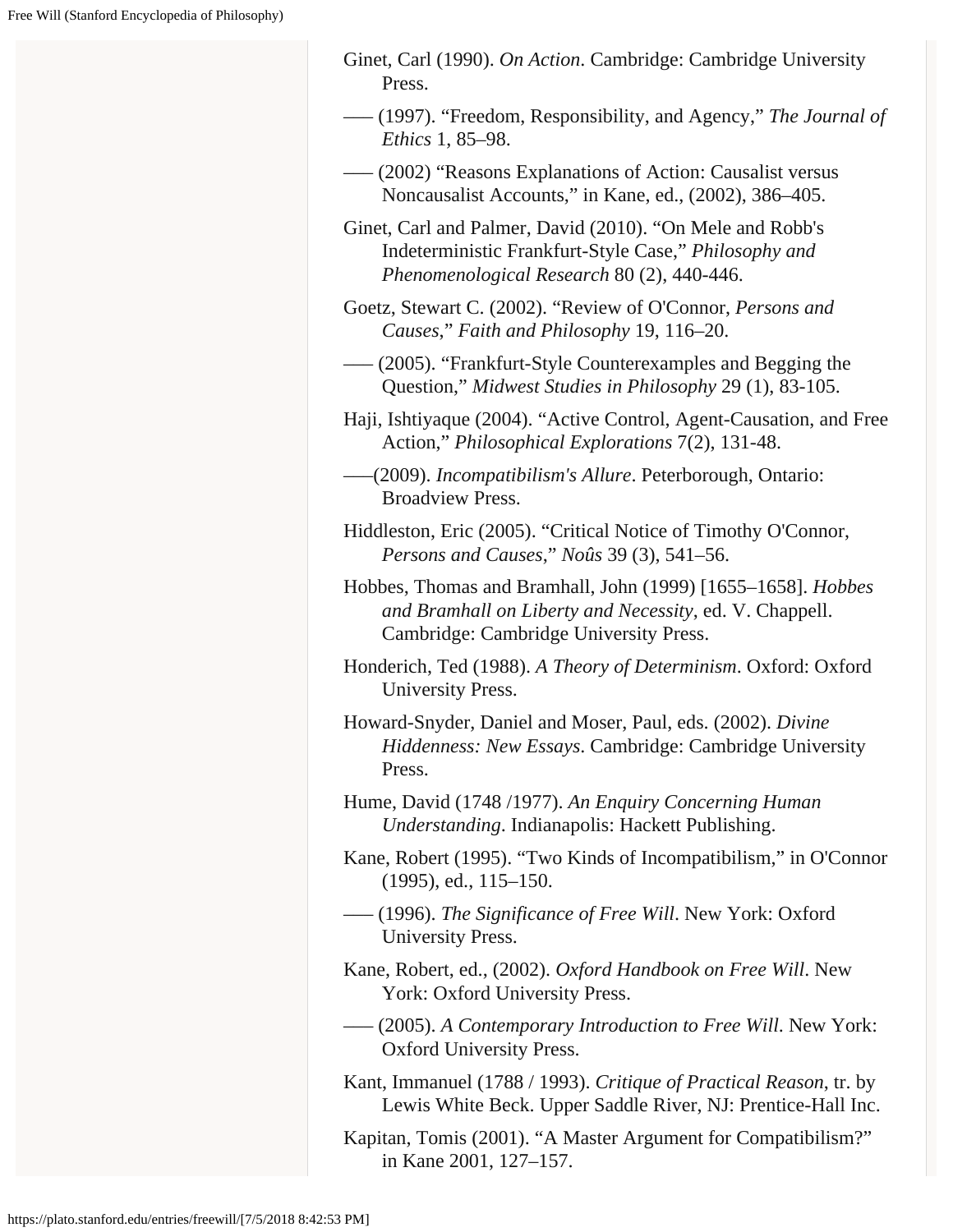- Kraay, Klaas J. (2010). "The Problem of No Best World," in Charles Taliaferro and Paul Draper (eds.), *A Companion to Philosophy of Religion*, 2nd edition. Oxford: Blackwell, 491–99.
- Kretzmann, Norman (1997). *The Metaphysics of Theism: Aquinas's Natural Theology in* Summa Contra Gentiles I. Oxford: Clarendon Press.
- Leibniz, Gottfried (1710 / 1985). *Theodicy*. LaSalle, IL: Open Court.
- Levy, Neil (2007). *Neuroethics*. Cambridge: Cambridge University Press.
- Levy, Neil and McKenna, Michael (2009). "Recent Work on Free Will and Moral Responsibility," *Philosophy Compass* 4(1), 96– 133.
- Libet, Benjamin (2002). "Do We Have Free Will?" in Kane, ed., (2002), 551–564.
- Lowe, E.J. (2008). *Personal Agency: The Metaphysics of Mind and Action*. Oxford: Oxford University Press.
- MacDonald, Scott (1998). "Aquinas's Libertarian Account of Free Will," *Revue Internationale de Philosophie*, 2, 309–328.
- Magill, Kevin (1997). *Freedom and Experience*. London: MacMillan.
- McCann, Hugh (1998). *The Works of Agency: On Human Action, Will, and Freedom*. Ithaca: Cornell University Press.
- McKenna, Michael (2008). "Frankfurt's Argument Against Alternative Possibilities: Looking Beyond the Examples," *Noûs* 42 (4), 770–793.
- Mele, Alfred (1995). Autonomous Agents (New York: Oxford University Press).
- ––– (2003). *Motivation and Agency*. Oxford: Oxford University Press.
- ––– (2006). *Free Will and Luck*. Oxford: Oxford University Press.
- ––– (2009). *Effective Intentions: The Power of Conscious Will*. Oxford: Oxford University Press.
- Morris, Thomas (1993). "Perfection and Creation," in E. Stump. (1993), ed., 234–47
- Murray, Michael (1993). "Coercion and the Hiddenness of God," *American Philosophical Quarterly* 30, 27–38.
- ––– (2002). "Deus Absconditus," in Howard-Snyder amd Moser (2002), 62–82.
- Nozick, Robert (1995). "Choice and Indeterminism," in O'Connor (1995), ed., 101–14.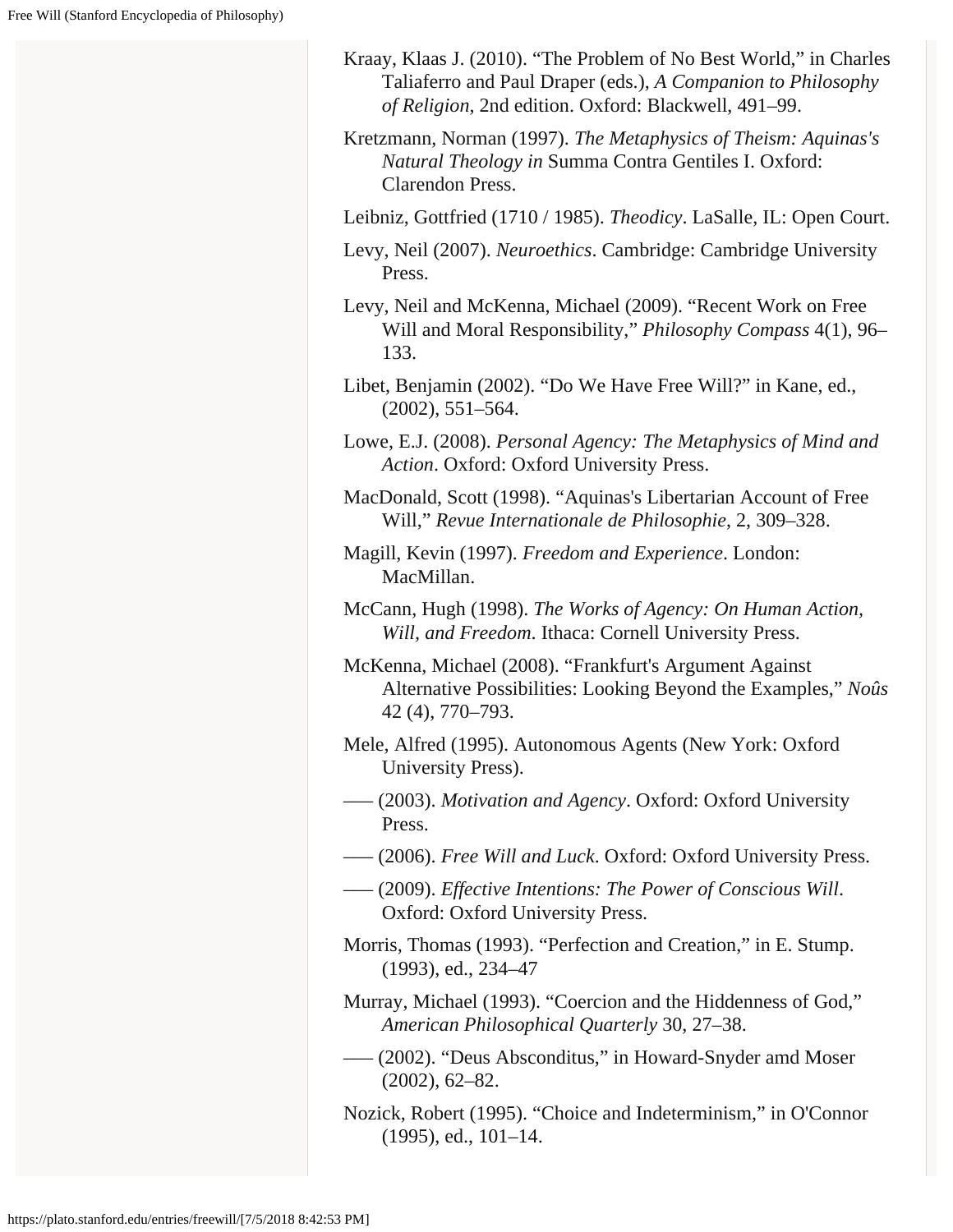- O'Connor, Timothy (1993). "Indeterminism and Free Agency: Three Recent Views," *Philosophy and Phenomenological Research*, 53, 499–526.
- –––, ed., (1995). *Agents, Causes, and Events: Essays on Indeterminism and Free Will*. New York: Oxford University Press.
- ––– (2000). *Persons and Causes: The Metaphysics of Free Will*. New York: Oxford University Press.
- ––– (2005). "Freedom With a Human Face," *Midwest Studies in Philosophy*, Fall 2005, 207–227.
- ––– (2008a). "Agent-Causal Power," in Toby Handfield (ed.), *Dispositions and Causes*, Oxford: Clarendon Press, 189-214.
- ––– (2008b). *Theism and Ultimate Explanation: The Necessary Shape of Contingency*. Oxford: Blackwell.
- ––– (2009a). "Degrees of Freedom," *Philosophical Explorations* 12 (2), 119-125.
- ––– (2009b). "Conscious Willing and the Emerging Sciences of Brain and Behavior," in George F. R. Ellis, Nancey Murphy, and Timothy O'Connor, eds., *Downward Causation And The Neurobiology Of Free Will*. New York: Springer Publications, 2009, 173-186.
- ––– (2010). "Agent-Causal Theories of Freedom," in Robert Kane (ed.) *Oxford Handbook on Free Will*, 2nd edition. New York: Oxford University Press, forthcoming.
- Pasnau, Robert (2002). *Thomas Aquinas on Human Nature*. Cambridge University Press.
- Pereboom, Derk (2001). *Living Without Free Will*. Cambridge: Cambridge University Press.
- ––– (2004). "Is Our Concept of Agent-Causation Coherent?" *Philosophical Topics* 32, 275-86.
- ––– (2005). "Defending Hard Incompatibilism," *Midwest Studies in Philosophy* 29, 228-47.
- –––, ed., (2009). *Free Will*. Indianapolis: Hackett Publishing.
- Pettit, Philip (2001). *A Theory of Freedom*. Oxford: Oxford University Press.
- Pink, Thomas (2004). *Free Will: A Very Short Introduction*. Oxford: Oxford University Press.
- Plato (CW / 1997). *Complete Works*, ed. J. Cooper. Indianapolis: Hackett Publishing.
- Quinn, Phillip (1983). "Divine Conservation, Continuous Creation, and Human Action," in A. Freddoso, ed. *The Existence and*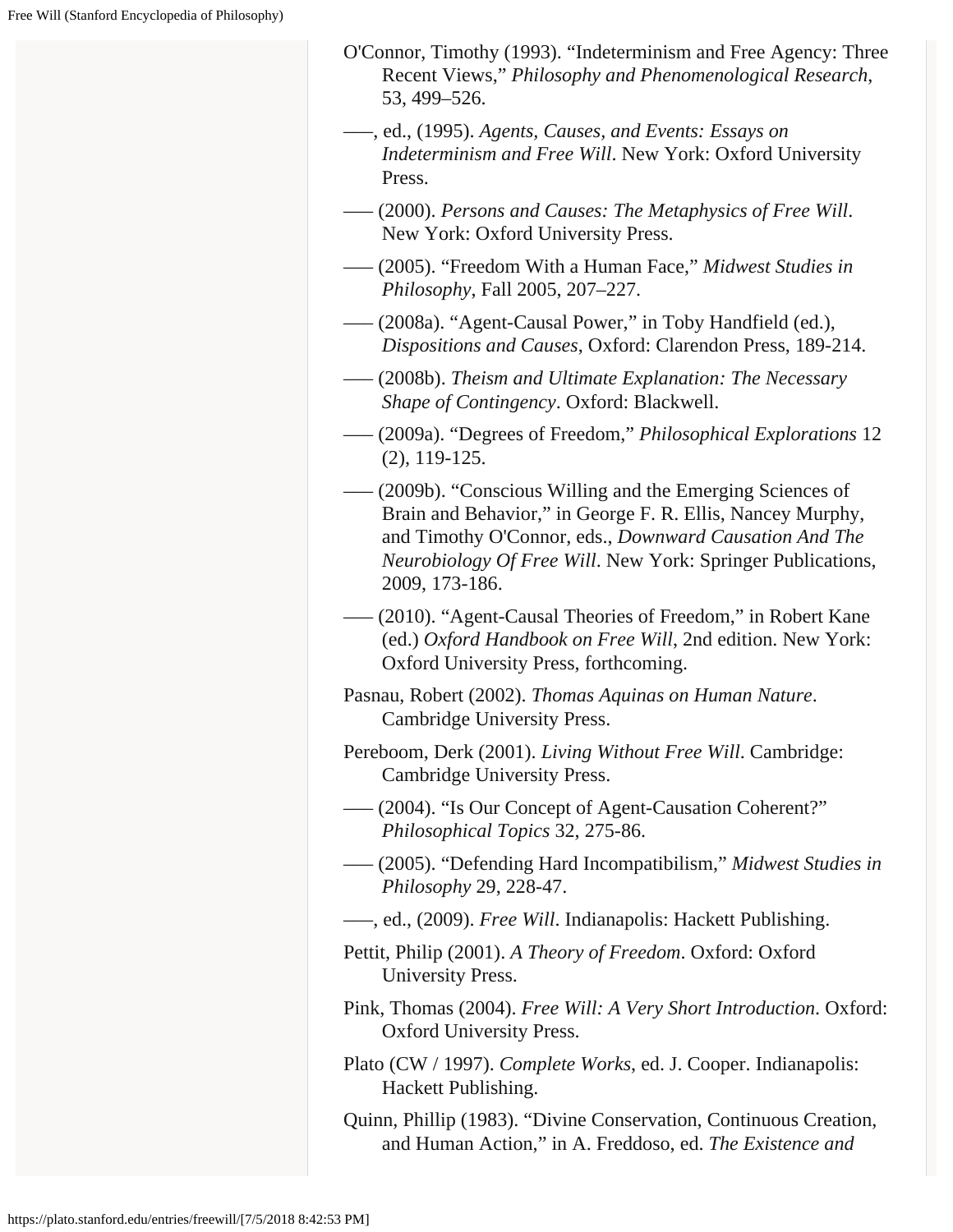*Nature of God*. Notre Dame: Notre Dame University Press.

- Reid, Thomas (1969). *Essays on the Active Powers of the Human Mind*, ed. B. Brody. Cambridge: MIT Press.
- Rowe, William (1995). "Two Concepts of Freedom," in O'Connor (1995), ed. 151–71.
- ––– (2004). *Can God Be Free?*. Oxford: Oxford University Press.
- Sartre, Jean-Paul (1956). *Being and Nothingness*. New York: Washington Square Press.
- Schopenhauer, Arthur (1839 / 1999). *Prize Essay on the Freedom of the Will*, ed. G. Zoller. Cambridge: Cambridge University Press.
- Schlosser, Markus E. (2008). "Agent-Causation and Agential Control," *Philosophical Explorations* 11 (1), 3-21.
- ––– (1994) [1297-99]. *Contingency and Freedom: Lectura I 39*, tr. Vos Jaczn *et al*. Dordrecht: Kluwer Academic Publishers.
- Shatz, David (1986). "Free Will and the Structure of Motivation," *Midwest Studies in Philosophy* 10, 451–482.
- Smilansky, Saul (2000). *Free Will and Illusion*. Oxford: Oxford University Press.
- Speak, Daniel James (2007). "The Impertinence of Frankfurt-Style Argument," *Philosophical Quarterly* 57 (226), 76-95.
- ––– (2005). "Papistry: Another Defense," *Midwest Studies in Philosophy* 29 (1), 262-268.
- Strawson, Galen (1986). *Freedom and Belief*. Oxford: Clarendon Press.
- Strawson, Peter (1982). "Freedom and Resentment," in Watson (1982), ed., 59–80.
- Stump, Eleonore, ed., (1993). *Reasoned Faith*. Ithaca: Cornell University Press.
- ––– (1996). "Persons: Identification and Freedom," Philosophical Topics 24, 183–214.
- ––– (2003). *Aquinas*. London: Routledge.
- Timpe, Kevin (2006). "The Dialectic Role of the Flickers of Freedom," *Philosophical Studies* 131 (2), 337–368.
- Todd, Patrick and Neal Tognazzini (2008). "A Problem for Guidance Control," *Philosophical Quarterly*, 58 (233), 685–92.
- van Inwagen, Peter (1983). *An Essay on Free Will*. Oxford: Oxford University Press.
- ––– (1994). "When the Will is Not Free," *Philosophical Studies*, 75, 95–113.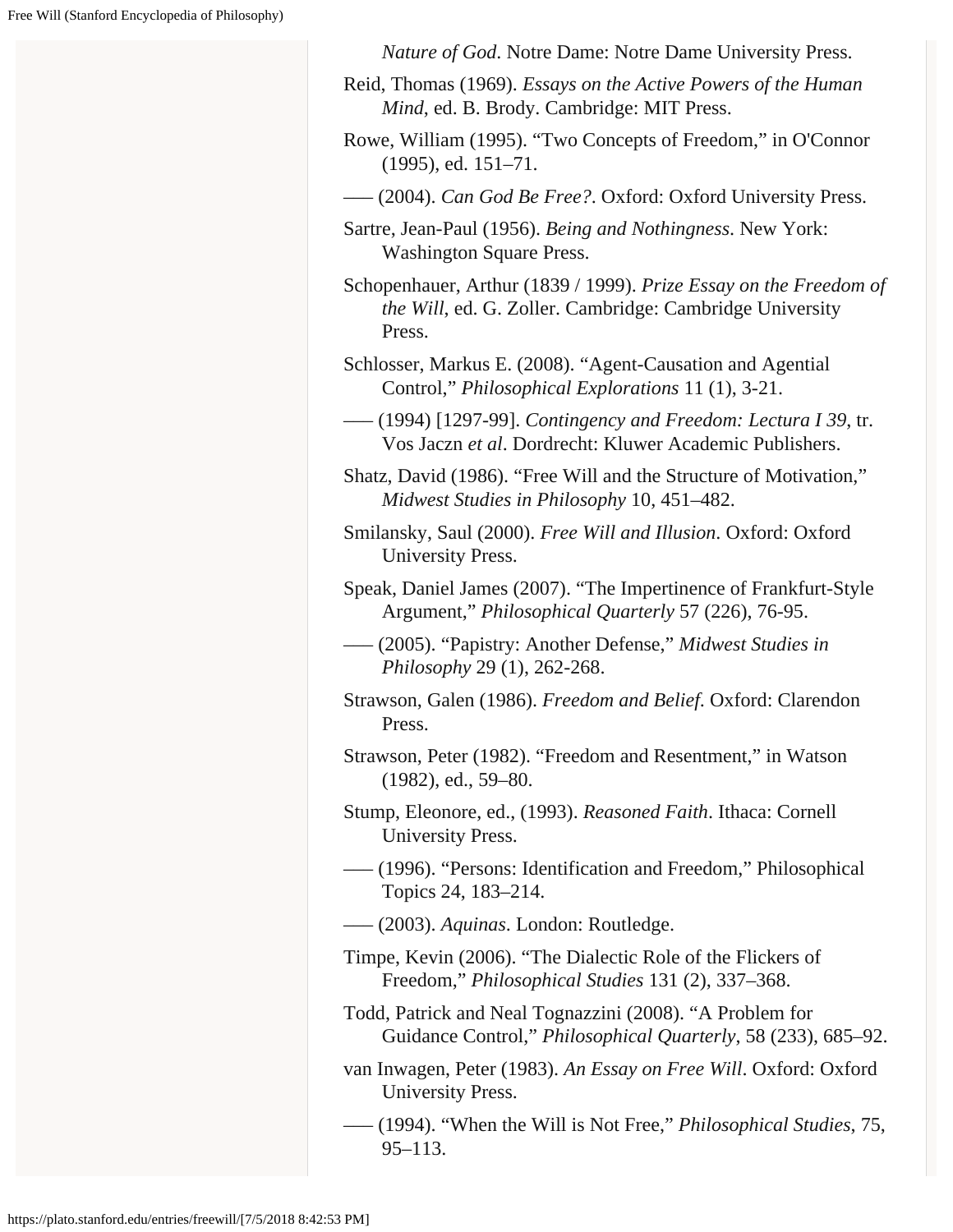- ––– (1995). "When Is the Will Free?" in O'Connor (1995), ed., 219– 238.
- van Inwagen, Peter (2001) "Free Will Remains a Mystery," in Kane (2001), 158–179.
- Wainwright, William (1996). "Jonathan Edwards, William Rowe, and the Necessity of Creation," in J. Jordan and D. Howard-Snyder, eds., *Faith Freedom, and Rationality*. Lanham: Rowman and Littlefield, 119–133.
- Wallace, R. Jay (2003). "Addiction as Defect of the Will: Some Philosophical Reflections," in Watson, ed., (2003b), 424–452.
- Watson, Gary (1987). "Free Action and Free Will," *Mind* 96, 145– 72.
- $-$  (2003a). "Free Agency," in Watson, ed., 1982b.
- –––, ed., (2003b). *Free Will*. 2nd ed. Oxford: Oxford University Press.
- Wegner, Daniel (2002). *The Illusion of Conscious Will*. Cambridge, MA: MIT Press.
- Widerker, David (2005). "Agent-Causation and Control," *Faith and Philosophy* 22 (1), 87-98.
- ––– (2006). "Libertarianism and the Philosophical Significance of Frankfurt Scenarios," *Journal of Philosophy* 103 (4), 163-187.
- Widerker, David and McKenna, Michael, eds., (2003). *Moral Responsibility and Alternative Possibilities*. Aldershot: Ashgate Publishing.
- Wolf, Susan (1990). *Freedom Within Reason*. Oxford: Oxford University Press.

#### <span id="page-22-0"></span>Academic Tools

- [How to cite this entry](https://plato.stanford.edu/cgi-bin/encyclopedia/archinfo.cgi?entry=freewill).
- [Preview the PDF version of this entry](https://leibniz.stanford.edu/friends/preview/freewill/) at the [Friends of the](https://leibniz.stanford.edu/friends/) [SEP Society](https://leibniz.stanford.edu/friends/).
- [Look up this entry topic](https://www.inphoproject.org/entity?sep=freewill&redirect=True) at the [Indiana Philosophy Ontology](https://www.inphoproject.org/) [Project](https://www.inphoproject.org/) (InPhO).
- [Enhanced bibliography for this entry](http://philpapers.org/sep/freewill/) at [PhilPapers](http://philpapers.org/), with links to its database.

#### <span id="page-22-1"></span>Other Internet Resources

- [The Determinism and Freedom Philosophy Website,](http://www.ucl.ac.uk/~uctytho/dfwIntroIndex.htm) edited by Ted Honderich (University College London)
- [Bibliography on Free Will](http://philpapers.org/browse/free-will), at philpapers.org.